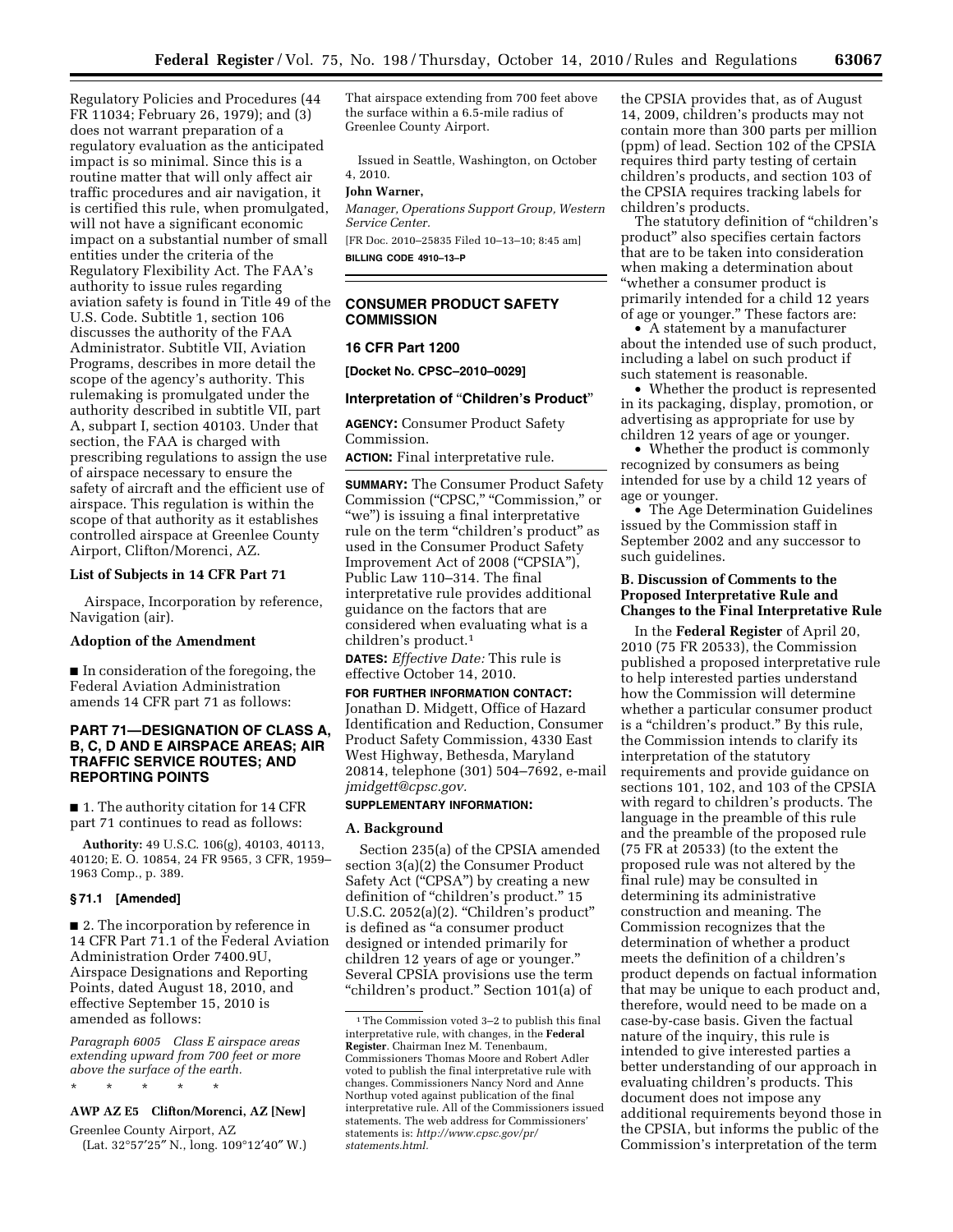"children's product." The proposed interpretative rule would create a new section in the CFR interpreting the definition of children's product and elaborating on the accompanying statutory factors.

The Commission notes that while all four factors are considered, certain elements of the factors are common to many children's products and cut across numerous product categories. These elements are decorations or embellishments with childish themes that invite use by a child 12 years of age or younger, sizing a product for a child, or marketing a product in a way designed to make it appeal primarily to children.

The Commission received numerous comments from individuals and groups, including consumers, consumer organizations, manufacturers, trade associations, and testing laboratories. Several commenters supported the proposed rule; other commenters sought to clarify, expand, or limit the scope of the rule.

We initially proposed this section under Chapter II of Title 16, Part 1500 of the Federal Hazardous Substances Act (''FHSA''). However, because the definition of children's product amends section 3(a)(2) of the Consumer Product Safety Act ("CPSA"), on our own initiative, we have renumbered the final rule to become a new Part 1200, Definitions, under Subchapter B— Consumer Product Safety Act Regulations.

As a result of our decision to place the final rule in a new part 1200, we have, on our own initiative, created a new § 1200.1 to describe the purpose of the new part 1200. Section 1200.1 states that part 1200 is intended to provide guidance on the definition of children's product and the factors considered for making determinations regarding children's products as set forth under 15 U.S.C. 2052(a)(2). Additionally, proposed § 1500.92, ''Definition of children's product,'' is now renumbered as § 1200.2 in the final interpretative rule.

We describe and respond to the comments in part B of this document and also describe the final rule. To make it easier to identify comments and our responses, the word "Comment," in parentheses, will appear before the comment's description, and the word "Response," in parentheses, will appear before our response. We also have numbered each comment to help distinguish among different comments. The number assigned to each comment is purely for organizational purposes and does not signify the comment's

value, importance, or the order in which it was received.

1. *Definition of* ''*Children's Product*''*— § 1200.2(a)(2) (Formerly § 1500.92(a)(1)).*  Proposed § 1500.92(a) would provide that, under section 3(a)(2) of the CPSA, a children's product means a consumer product designed or intended primarily for children 12 years of age or younger. We interpreted the term "designed or intended primarily'' to apply to those consumer products mainly for children 12 years old or younger. A determination of whether a product is a "children's product" will be based on consideration of the four specified statutory factors. In addition, because the statutory factors incorporate the concept of "use" by the child in some manner, proposed § 1500.92(a)(1) interpreted ''for use'' by children 12 years or younger generally to mean that children will physically interact with such products based on the reasonably foreseeable use and misuse of such products.

*(Comment 1)*—Several commenters state that the definition should be clear that children's products are only those designed or intended by the manufacturer to be primarily for children 12 years of age or younger and that a product falls outside the scope of the definition if the product was designed or intended primarily by the manufacturer for older children or adults. In addition, some commenters request that the Commission limit the scope of the definition by emphasizing that the manufacturer's intent is the key factor for evaluating whether a consumer product is a children's product. According to these commenters, the interpretative rule should make clear that the remaining statutory criteria would be subordinate to statements made by manufacturers about the intended age of the users.

*(Response 1)*—We disagree that a determination of what is a children's product should be based mainly on the manufacturer's intent. The statute provides that the definition of a ''children's product'' is a consumer product designed or intended primarily for children 12 years of age or younger. In determining whether a consumer product is primarily intended for a child 12 years of age or younger, section 3(a)(2)(A) through (D) of the CPSA expressly mandates an analysis of four factors that ''shall be considered'': (1) A statement by the manufacturer about the intended use of the product, including a label on such product if such statement is reasonable; (2) whether the product is represented in its packaging, display, promotion, or advertising as appropriate for use by children 12 years

of age or younger; (3) whether the product is commonly recognized by consumers as being intended for use by a child 12 years of age or younger; and (4) the Age Determinations Guidelines issued by the Commission staff in September 2002, and any successor to such guidelines. All of these factors will be considered in each case to the extent that they are applicable.

The manufacturer's statement of intent, including labeling, is only one of four factors that we must consider. While we agree that the manufacturer's statement of intent plays an important role in making initial children's product determinations, it is not necessarily determinative, or entitled to greater weight than any other factor. Courts have held that, as a general rule, when a statute requires an agency to consider a factor, the agency must reach ''an express and considered conclusion'' about the bearing of the factor, but need not give "any specific weight to the factor.'' *Small Refiner Lead Phase-Down Task Force* v. *EPA,* 705 F.2d 506, 516 (DC Cir. 1983) (quoting *Weyerhaeuser Co.* v. *Costle,* 590 F.2d 1011, 1045 (DC Cir. 1978)). At a minimum, all the statutory factors must be considered when determining whether a particular consumer product is considered to be intended primarily for children 12 years of age or younger, and we will not initially assign any more or less weight to any individual factor.

*(Comment 2)*—Other commenters state that the proposed definition of children's product should not contain a definition of ''for use'' by children that is based on ''physical interaction'' and ''foreseeable use and misuse'' of such products by children. According to the commenters, the requirement that children physically interact with such products would capture many household products that would not be designed or intended primarily for children 12 years of age or younger.

*(Response 2)*—We disagree that the interpretation of "for use" would capture general use products that are not primarily intended for use by children. We interpret "for use" generally to mean physical use of a product in order to distinguish products, such as diaper bags that are intended to be used *with*  children by the parent or caregiver from products that are intended for use *by*  children. Products that are for use by children generally are those with which they will interact or have direct physical contact, such as with the diaper itself. There also can be children's products where the interaction is not direct physical contact, such as a mobile hung over an infant's crib, where the child's interaction with the mobile is to be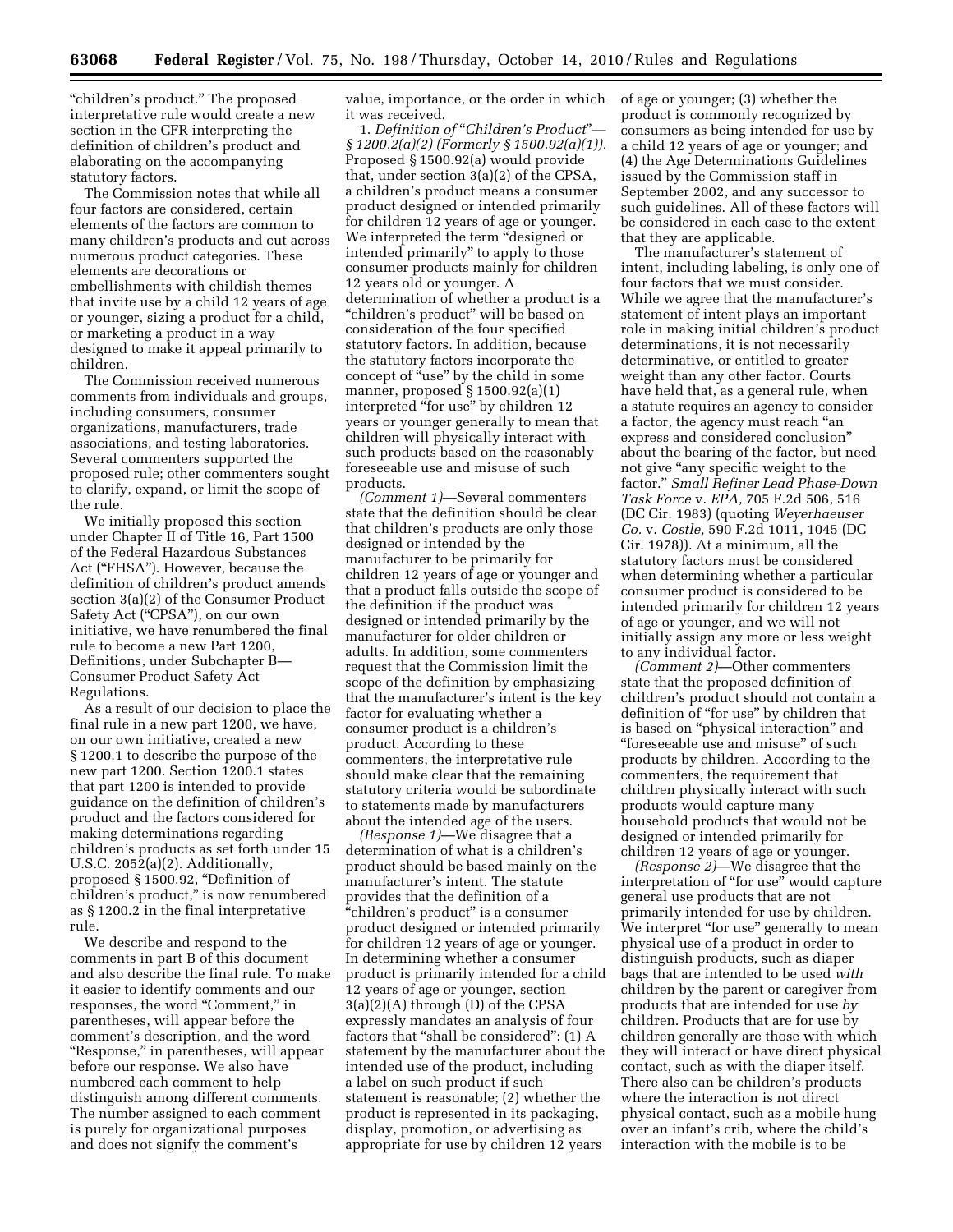entertained, soothed, or transitioned to sleep (to mention a few of the purposes stated in the advertisements for these products).

Contrary to the commenters' assertions, many household products are not primarily intended for use by children, but may be touched by children. Products that are considered general use products, such as televisions, stereo equipment, and appliances, do not become children's products simply because children may have contact with them because the products are not designed or intended primarily for use by children 12 years of age or younger.

When evaluating products, the Commission not only considers the manufacturer's statement of intended use, but the product's reasonably foreseeable use (i.e., what a child using the product may reasonably be expected to do with the product). The question of whether there will be reasonably foreseeable use of a product by a child is a determination that is made initially by the manufacturer. We agree that foreseeable misuse in this context may be difficult for a manufacturer to determine. An analysis of the foreseeable uses should be adequate to make the initial determination as to whether a product is a children's product. We have revised the final rule to reflect these changes and advise readers to disregard the discussion of misuse in the preamble to the proposed rule (75 FR at 20535).

*(Comment 3)*—A few commenters state that the proposed interpretative rule affects other requirements previously established for toys and children's products. Specifically, the commenters give as an example board/ table games, which were identified under the Age Determination Guidelines as being appropriate for children in the 6-year-old range. The commenters assert that the games would have to comply with ASTM F963 (a toy standard that is now a mandatory consumer product safety standard pursuant to section 106 of the CPSIA), applicable FHSA requirements under 16 CFR 1500.50 through 1500.53, lead in surface coatings under 16 CFR 1303, and phthalates requirements of the CPSIA. If the games are general use products, the commenters claim that such products would not be required to comply with the lead in substrate requirements, or the tracking label requirements, or the mandatory third party testing requirements under the CPSIA.

*(Response 3)*—We recognize that some board games could be treated differently under separate provisions of the CPSIA, the cited FHSA regulations,

and ASTM F963. In most places, however, the statutes and regulations can be read consistently. For example, to the extent that toys or other articles are subject to small parts testing because they are intended for use by children under 3 years of age, it is reasonable to conclude that they are children's products. Likewise, for toys and other articles intended for use by children under 8 years of age that are subject to the use and abuse tests at 16 CFR 1500.50 through 1500.53, and the sharp points and edges tests at 16 CFR 1500.48 through 1500.49, such products would also logically be considered children's products. We have added the following sentences to clarify this in the rule. The final interpretative rule now states in relevant part:

Toys and articles that are subject to the small parts regulations at 16 CFR Part 1501 and in ASTM F963, would logically fall within the definition of children's product since they are intended for children 12 years of age or younger. Toys and other articles intended for children up to 96 months (8 years old) that are subject to the requirements at 16 CFR 1500.48 through 1500.49 and 16 CFR 1500.50 through 1500.53 would similarly fall within the definition of children's product given their age grading for these other regulations. Therefore, a manufacturer could reasonably conclude on the basis of the age grading for these other regulations that its product also must comply with all requirements applicable to children's products including, but not limited to, those under the Federal Hazardous Substances Act, ASTM F963, ''Standard Consumer Safety Specification for Toy Safety,'' and the Consumer Product Safety Improvement Act of 2008.

We discuss children ages 9 through 12 in the comments and responses to proposed § 1500.92(c)(1) (now renumbered as  $\S 1200.2(c)(1)$  in the final rule).

*(Comment 4)*—One commenter states that the definition of children's products should include pet foods. Another commenter states that adult absorbent care products should be distinguished from children's diapers.

*(Response 4)*—Pet foods and adult absorbent products are outside the scope of this interpretative rule because these products are regulated under the Federal Food, Drug, and Cosmetic Act (''FFDCA''). 21 U.S.C. 201, *et seq.* Pet food falls within the definition of ''food'' at section 201(f) of the FFDCA, which defines ''food,'' in part, as ''articles used for food or drink for man or other animals.''

As for diapers, although children's diapers are considered children's products, adult absorbent products are devices as defined at section 201(h) of the FFDCA, and the Food and Drug

Administration classifies a ''protective garment for incontinence'' as a class I device (*see* 21 CFR 876.5920).

2. *Definition of* ''*General Use Product*''*—§ 1200.2(b)(1) (Formerly § 1500.92(b)(1)).* Proposed § 1500.92(b)(1) would define a general use product to mean a consumer product that is not designed or intended primarily for use by children 12 years old or younger. The proposal also would interpret a general use product as a consumer product ''mainly for consumers older than age 12'' and would explain that some products may be designed or intended for consumers of all ages, including children 12 years old or younger, but are intended mainly for consumers older than 12 years of age. The proposal would provide that, ''[e]xamples of general use products may include products with which a child would not likely interact, or products with which consumers older than 12 would be as likely, or more likely to interact. Products used by children 12 years of age or younger that have a declining appeal for teenagers are likely to be considered children's products.''

*(Comment 5)*—Several commenters would have us make explicit that, if a product is as likely or more likely to be used by a child older than 12 years of age than by a child 12 years of age or younger, the product may not be considered a children's product. Other commenters state that the terms ''as likely'' and ''just as appealing'' (which appeared in the preamble to the proposed rule and not in the codified text itself (*see* 75 FR at 20534)) to compare younger and older children adds subjectivity and uncertainty to the determination process. These commenters believe that, if a determination is not clear cut, the Commission should err in protecting child safety and health. In addition, the commenters state that products having intrinsic play value for young children should be considered children's products.

*(Response 5)*—A children's product is a consumer product designed or intended primarily for children 12 years of age or younger. General use products are those consumer products designed or intended primarily for consumers older than age 12. As we stated in the preamble to the proposed rule, ''if an older child or adult is as likely, or more likely to interact with the [product] than a child, such a [product] would not be a product designed or intended primarily for children 12 years of age or younger, and thus, would not be considered a ''children's product.'' *See*  75 FR at 20534. We will consider all four of the statutory factors to determine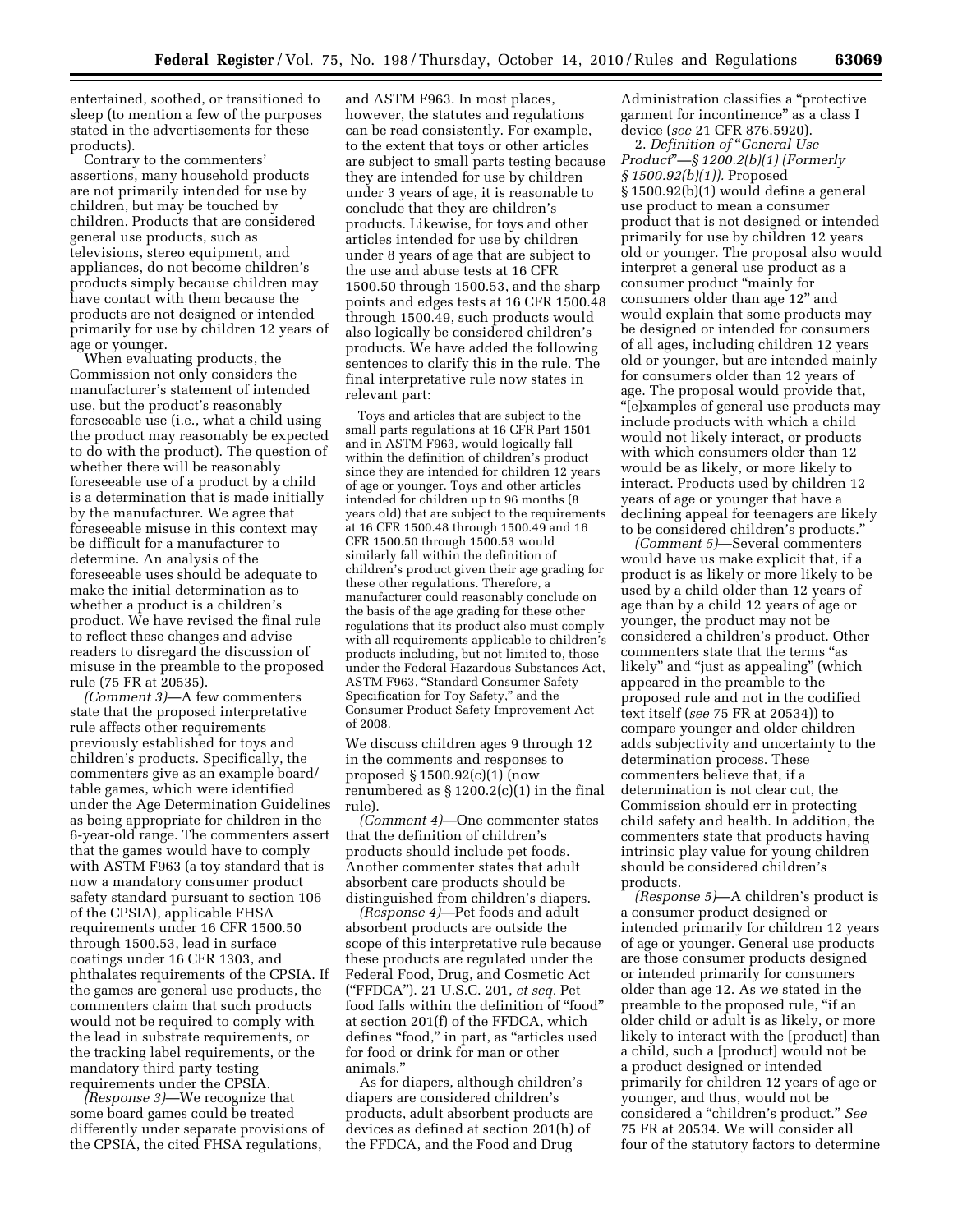if a product is primarily intended for children 12 years of age or younger, always keeping in mind that one of the Commission's most important mandates is to protect children's health and safety.

We disagree with the comment that any product that has intrinsic play value for young children would automatically be considered a children's product. Young children often find intrinsic play value in a number of general use products, such as pots and pans or keys, but they do not become children's products simply because children may play with them. The Commission has other statutory authorities to address nonchildren's products that may pose a risk to children.

3. *Other products specifically not intended for use by children 12 years of age or younger—§ 1200.2(b)(2) (Formerly § 1500.92(b)(2)).* Proposed § 1500.92(b)(2) would state that products, such as cigarette lighters, candles, and fireworks, which the Commission has traditionally warned adults to keep away from children, are not subject to the CPSIA's lead limits, tracking label requirement, and thirdparty testing and certification provisions. Similarly, this section would provide that products that incorporate performance requirements for child resistance are not children's products because they are designed specifically to ensure that children cannot access the contents. This would include products such as portable gasoline containers and special packaging under the Poison Prevention Packaging Act.

We did not receive any comment on this provision. Therefore, other than renumbering the provision to be § 1200.2(b)(2), we have finalized this section without change.

4. *Factors Considered—§ 1200.2(c) (Formerly § 1500.92(c)).* Proposed § 1500.92(c) would set forth the statutory factors that must be considered to determine whether a consumer product is primarily intended for a child 12 years of age or younger.

We did not receive any specific comment on this provision. Therefore, other than renumbering the provision to be § 1200.2(c), we have finalized this section with a nonsubstantive change.

5. *Manufacturer's Statement— § 1200.2(c)(1) (Formerly § 1500.92(c)(1)).*  Proposed § 1500.92(c)(1) would explain that a manufacturer's statement about the product's intended use, including the product's labels, should be reasonably consistent with the expected use patterns for a product. This section also would provide that, ''[a] manufacturer's statement that the

product is not intended for children does not preclude a product from being regulated as a children's product if the primary appeal of the product is to children 12 years of age or younger. Similarly, a label indicating that a product is for ages 10 and up does not necessarily make it a children's product if it is a general use product.'' The manufacturer's label, in and of itself, is not considered to be determinative.

*(Comment 6)*—One commenter would revise the interpretative rule to clarify the ''gray'' area of products designed or intended both for children 9 to 12 years old and for teenagers and older. The commenter states that the manufacturer's statement should refer to ages 9 and up, rather than ages 10 and up.

*(Response 6)*—We agree that the hardest questions regarding determinations on whether a product is primarily intended for children 12 years of age or younger will often involve this age group. For example, the requirements for the use and abuse test methods and for the sharp points and edges test methods discussed in part B.1 of this document and § 1200.2(a) do not extend past 96 months (8 years of age). The Age Determination Guidelines group 9 to 12-year-olds together because these older children have advanced cognitive and motor skills, as well as the ability to care for their belongings, compared to younger children. Thus, products in this category may have characteristics that are also appropriate for products intended for older children and adults. A number of products intended for this age group (9 and up, 10 and up, 11 and up, and 12 and up) will require further evaluation. However, we have revised the final rule to include ages 9 and up, rather than ages 10 and up to reflect the age groups discussed in the Age Determination Guidelines. The sentences now state, ''Similarly, a label indicating that a product is for ages 9 and up does not necessarily make it a children's product if it is a general use product. Such a label may recommend 9 years old as the earliest age for a prospective user, but may or may not indicate the age for which the product is primarily intended.''

6. *Packaging, Display, Promotion or Advertising—§ 1200.2(c)(2) (Formerly § 1500.92(c)(2)).* Proposed § 1500.92(c)(2) would restate the statutory factor on whether a product is represented in its packaging, display, promotion, or advertising as appropriate for use by children 12 years of age or younger.

We did not receive any specific comment on this provision. Therefore,

other than renumbering the provision to be § 1200.2(c)(2), we have finalized this section without change.

7. *Express or Implied Representations—§ 1200.2(c)(2)(i) (Formerly § 1500.92(c)(2)(i)).* Proposed § 1500.92(c)(2)(i) would explain that, for example, advertising that expressly declares that the product is intended for children 12 years of age or younger will support a determination that a product is a children's product. While, for example, advertising showing children 12 years of age or younger using the product may support a determination that the product is a children's product. The proposal would state that such representations may be found in packaging, text, illustrations and/or photographs depicting consumers using the product, instructions, assembly manuals, or advertising media used to market the product.

We did not receive any specific comment on this provision. Therefore, other than renumbering the provision to be  $\S 1200.2(c)(2)(i)$ , we have finalized this section without change.

8. *Product's Physical Location— § 1200.2 (c)(2)(ii) (Formerly § 1500.92(c)(2)(ii)).* Proposed § 1500.92(c)(2)(ii) would state that the product's physical location near, or visual association with, children's products may be a factor in making an age determination, but is not determinative.

*(Comment 7)*—One commenter states that if a store decides to place a youth basketball in a toy shop section, instead of the teen and adult sporting goods section, it does not make it less of a basketball, and the location should not be determinative in the analysis.

*(Response 7)*—We agree that a product's location, while important, is not determinative. The physical placement of a product in a store may not be known by the manufacturer when an age determination is made, and manufacturers may not have any control over the placement of their products. However, if such marketing information is known, it should be considered in the determination analysis because the physical location of a product in a store is part of the product's marketing. In addition, the Commission may consider the kind of stores to which a product is distributed in determining whether it is designed or primarily intended for children 12 years of age or younger.

*(Comment 8)*—One commenter states that the packaging, marketing, and placement in a retail store should be the main indication that the product is targeting children 12 years of age and under. The commenter asserts that the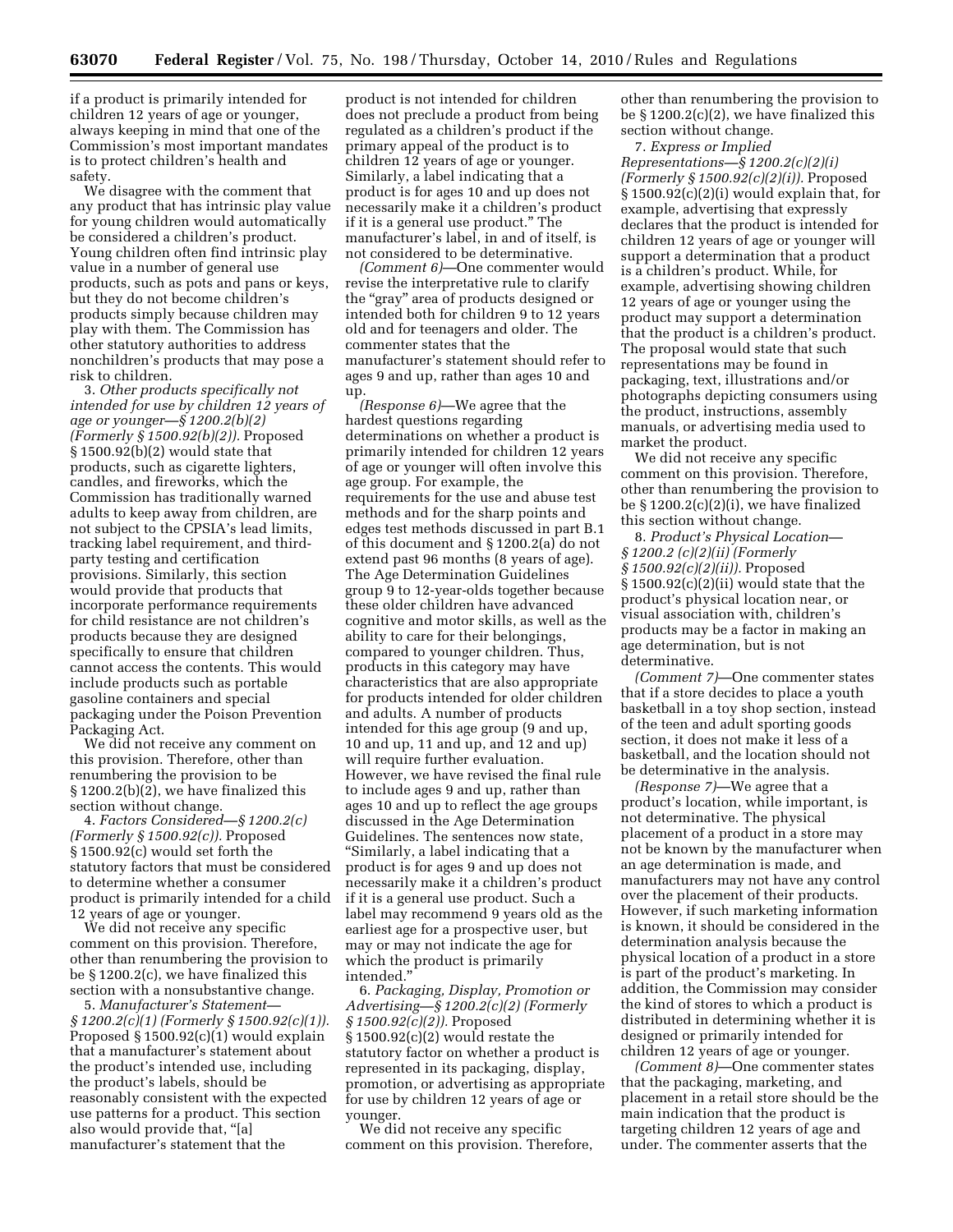interaction between this factor and the others should be clearly stated.

*(Response 8)*—While the packaging, marketing, and store placement will be considered, these factors do not necessarily outweigh the other factors that may need to be considered in making an age determination. We will weigh all of the relevant factors. Therefore, other than renumbering the provision to be  $\S 1200.2(c)(2)(ii)$ , we have finalized this section with nonsubstantive changes.

9. *Marketing with Other Products— § 1200.2(c)(2)(iii) (Formerly § 1500.92(c)(2)(iii)).* Proposed § 1500.92(c)(2)(iii) would state that the product's association or marketing in conjunction with nonchildren's products may not be determinative as to whether the product is a children's product. For example, packaging and selling a stuffed animal with a candle would not preclude a determination that the stuffed animal is a children's product since stuffed animals are commonly recognized as being primarily intended for children.

*(Comment 9)*—One commenter states that stuffed animals sold with adult products should be considered general use items since the manufacturer intended the product for distribution to adults.

*(Response 9)*—We disagree with the commenter. Packaging of toys or other articles appropriate for children along with adult products occurs occasionally. Therefore, we will not assume that all products in a copackaged product are general use products if the copackaged product contains toys or other articles that are appealing to and more likely to be used by children.

Therefore, other than renumbering the provision to be  $\S 1200.2(c)(2)(iii)$ , we have finalized this section without change.

10. *Commonly Recognized by Consumers—§ 1200.2(c)(3) (Formerly § 1500.92(c)(3)).* Proposed § 1500.92(c)(3) would state that the consumer perception of the product's use by children, including its reasonably foreseeable use and misuse, will be evaluated. In addition, the proposed interpretative rule would state that sales data, market analyses, focus group testing, and other marketing studies may help support an analysis regarding this factor.

We did not receive any specific comment on this provision. Therefore, other than renumbering the provision to be § 1200.2(c)(3), and removing the reference to "misuse" for the same reasons as discussed in Response 2, we have finalized this section without change.

11. *Additional Features and Characteristics of Children's Products— § 1200.2(c)(3)(i) (Formerly § 1500.92(c)(3)(i)).* Proposed § 1500.92(c)(3)(i) would list additional considerations that may help distinguish children's products from nonchildren's products. For example, the proposed rule would include considerations such as small sizes that would not be comfortable for the average adult, exaggerated features (large buttons, bright indicators) that simplify the product's use, safety features that are not found on similar products intended for adults, colors commonly associated with childhood (pinks, blues, bright primary colors), decorative motifs commonly associated with childhood (such as animals, insects, small vehicles, alphabets, dolls, clowns, and puppets); and features that do not enhance the product's utility (such as cartoons), but contribute to its attractiveness to children 12 years of age or younger.

We did not receive any specific comment requesting modification of this provision. Therefore, other than renumbering the provision to be § 1200.2(c)(3)(i), we have finalized this section without change.

12. *Principal Use of Product— § 1200.2(c)(3)(ii) (Formerly § 1500.92(c)(3)(ii)).* Proposed § 1500.92(c)(3)(ii) would state that a product's principal use may help consumers distinguish children's products from nonchildren's products. The proposed interpretative rule would explain that just because an item could be used as a children's product, such as when a child pretends that a broom is a horse, that does not mean the item is a children's product because the broom's principal use is for sweeping.

We did not receive any specific comment on this provision. Therefore, other than renumbering the provision to be § 1200.2(c)(3)(ii), and rephrasing the provision for clarity, we have finalized this section without change.

13. *Cost—§ 1200.2(c)(3)(iii) (Formerly § 1500.92(c)(3)(iii)).* Proposed § 1500.92(c)(3)(iii) would state that the cost of a given product may influence consumer perception regarding the age of intended users.

*(Comment 10)*—A few commenters state that cost should not be a factor because many products, such as craft products and Halloween products, are low cost, and that this factor does not correlate with whether the products are more likely to be given to children. Another commenter states that we should clarify the consideration of "cost" in determining what is a children's product and include

representative monetary frameworks for some categories.

*(Response 10)*—Although the cost of a product, by itself, is not determinative, the cost of an item can be a consideration. As stated in the preamble of the proposed rule:

A product's cost may also be considered in evaluating whether a consumer product is primarily intended for use by a child or an adult. The cost of a given product may influence the determination of the age of intended users. Very expensive items are less likely to be given to children 12 years of age or younger, depending on the product. We have not identified a price point where any given product achieves automatic adult status but, in general terms, within a given product category (like models or remote controlled vehicles), products intended for adults cost more than products intended for children because children are often less careful with their belongings than adults and therefore are more likely to be entrusted with less expensive models. *See* 75 FR 20536 (April 20, 2010).

Given the variety of products in the marketplace, we cannot provide monetary frameworks for categories of products and must evaluate products on a case-by-case basis. Therefore, other than renumbering the provision to be § 1200.2(c)(3)(iii), we have finalized this section without change.

14. *Children's Interactions— § 1200.2(c)(3)(iv) (Formerly § 1500.92(c)(3)(iv)).* Proposed § 1500.92(c)(3)(iv) would explain that products for use in a child's environment by the caregiver, but not for use by the child, would not be considered primarily intended for a child 12 years of age or younger.

*(Comment 11)*—One commenter disagrees with the Commission's analysis of a child's interaction with certain items discussed under furniture and fixtures and the interaction's effect on whether or not a product was a children's product. The commenter notes that the Commission stated in the proposed rule that ''a humidifier may be used in a child's room, but this does not make it for children to use; instead, adult caregivers use the humidifier to modify the air in a child's room.'' While agreeing that an ordinary household humidifier is a general use product, the commenter states that a humidifier that is composed of colored plastic and shaped like a baby animal with a smile on its face is not equally likely to be purchased for and used by adults and children; the humidifier is designed to appeal primarily to young children and used in a young child's room. The commenter notes that the child's use of the product is indirect in that the child uses it by benefitting from the steam it emits. The commenter also questions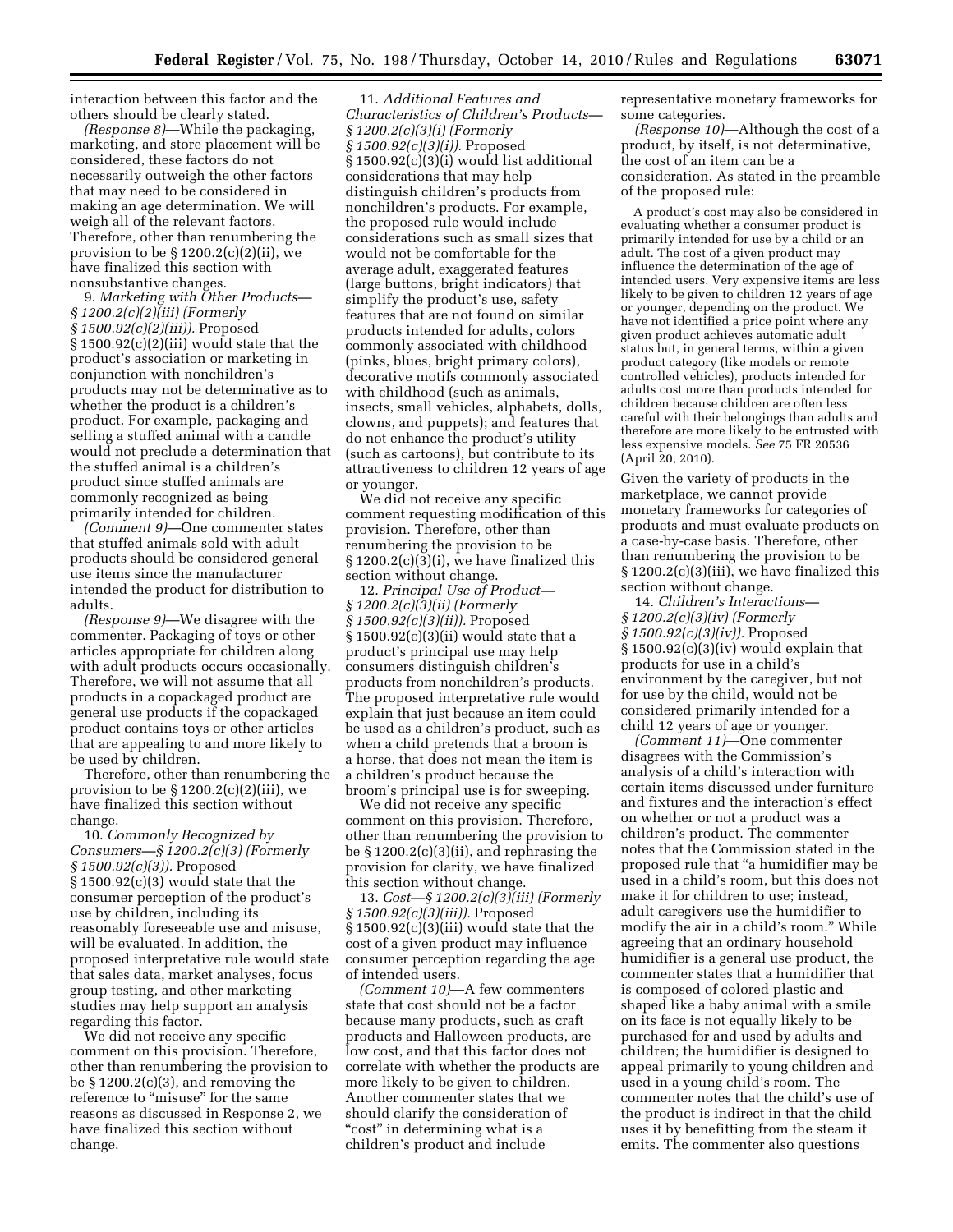the Commission's interpretation of ''interaction'' in the example of a lamp that has a childish theme (for example, a nonmovable fire truck with a Dalmatian) but does not have ''play value'' or features that add play value or other features that would invite physical interaction with the lamp beyond turning it on or off. The commenter believes such childish embellishments are expressly designed to appeal primarily to children and to be used in a child's room, not in that of an adult.

*(Response 11)*—We agree that products that are designed or intended primarily for children 12 years of age or younger would be considered children's products and that the child's interaction with the product does not have to be physical, although that is generally the case. We noted earlier the example of the crib mobile, where the interaction is not direct physical contact, but where the child's interaction with the mobile is to be entertained, soothed, or transitioned to sleep (to mention a few of the purposes stated in the advertisements for these products). Whether these products are children's products will be determined by an evaluation of all the factors listed in the statute, just as with any other product. Adult lamps or ordinary household humidifiers that are placed in any room of a home would be considered general use products. The ability or inability of a young child to turn a lamp (or other product) on or off would not determine whether or not it is a children's product. Attempting to make a distinction as to whether a product is intended for children 12 years of age or younger, based on some age under thirteen at which the interaction may change to direct physical interaction with a product creates artificial age distinctions that are not supported by the statutory language. This represents a change from the proposed rule, and any language in the preamble to the contrary should be disregarded, and the final rule is revised to reflect this change.

A home furnishing product that is embellished or decorated in a manner that is appealing to children 12 years of age or younger and is marketed to be placed in the rooms of such children could be considered a children's product. Such embellishment would not be considered in isolation, however. Features that invite or entice the child to use the product, or invite physical interaction, would support such a determination along with how the product is marketed and advertised and any manufacturer's statement of intended use.

15. *The Age Determination Guidelines—§ 1200.2(c)(4) (Formerly* 

*§ 1500.92(c)(4)).* Proposed  $§ 1500.92(c)(4)$  would quote the statutory factor at section 3(a)(2)(D) of the CPSA regarding the Age Determination Guidelines (''Guidelines'') issued by the Consumer Product Safety Commission staff in September 2002 and any successor to such guidelines. The proposal also would explain that a product's appeal to different age groups and the capabilities of those age groups may be considered when making determinations about the appropriate user groups for products.

*(Comment 12)*—A few commenters state that the Guidelines are only intended to evaluate the play value of toys and should not be expanded to evaluate whether children of certain ages can successfully perform specific tasks if the product or type of product is not specifically mentioned by the Guidelines.

*(Response 12)*—We disagree with the commenters. Congress has mandated that the Age Determination Guidelines be one of the four statutory factors considered in determining whether a product is intended primarily for children. The Guidelines generally describe the factors that appeal to children and the activities that they can perform across childhood and can be used in making an age determination of any product, whether it is a toy or other article intended for use by children. The Guidelines provide information about social, emotional, cognitive, and physical developments during childhood. That information applies to many products not actually mentioned by name in the Guidelines.

16. *Examples—§ 1200.2(d) (Formerly § 1500.92(d)).* Proposed § 1500.92(d) would provide examples to help manufacturers understand what types of products would constitute a children's product under the CPSA.

We did not receive any specific comment on this provision. Therefore, other than renumbering the provision to be § 1200.2(d), we have finalized this section without change.

17. *Furnishings and Fixtures— § 1200.2(d)(1) (Formerly § 1500.92(d)(1)).* Proposed § 1500.92(d)(1) would give examples of general home furnishings and fixtures (such as ceiling fans, humidifiers, and air purifiers) that often are found in children's rooms or schools, but would not be considered children's products unless they are decorated or embellished with a childish theme, have play value, and/or are sized for a child. The proposal also would give examples of home or school furnishings that are primarily intended for use by children and considered children's products,

such as infant tubs, bath seats, and child-sized chairs. We also stated that decorative items, such as holiday decorations and household seasonal items that are intended only for display and with which children are not likely to interact, are generally not considered children's products because they are intended to be used by adults.

*(Comment 13)*—One commenter states that hooks should be considered general use products, whether or not they are embellished with a children's theme.

*(Response 13)*—Any home furnishing or fixture that is decorated or embellished with a childish theme and invites use of the product by the child, is sized for a child, or is marketed to appeal primarily to a child, could be found to be a children's product designed or intended primarily for children 12 years of age or younger, such as, for example, clothing hooks embellished with a childish theme to make them appear to be pirate's hooks. As we noted in the preamble to the proposed rule, unembellished clothing hooks would be considered general use products, unless a manufacturer attaches the hook to a children's product, such as a child-sized desk (thereby making it clear the hook is intended to be used primarily by a child) in which case that hook would be considered a children's product.

*(Comment 14)*—One commenter seeks clarification on the factors on furniture and collections of furniture that are suitable for children from birth through college. According to the commenter, manufacturers use various terms that are confusing, including "juvenile" and ''youth'' furniture. In addition, the commenter requests an ability to obtain informal and quick opinions from the Commission staff, to make such opinions publicly available on the web, and to create a mechanism for resolving disputes.

*(Response 14)*—The manufacturer is in the best position to initially determine whether a "collection" of furniture is designed or intended primarily for children 12 years of age or younger. However, to the extent that children 12 years of age or younger will be using such furniture from birth or toddler age through their teenage years, we consider such furniture to be children's products because children will be interacting with such furniture throughout their childhood. These items are likely to be sized for small children and may have other characteristics, such as bright colors or embellishments that would be appealing to children. Although, such products may come with extension kits or other modifications to make them more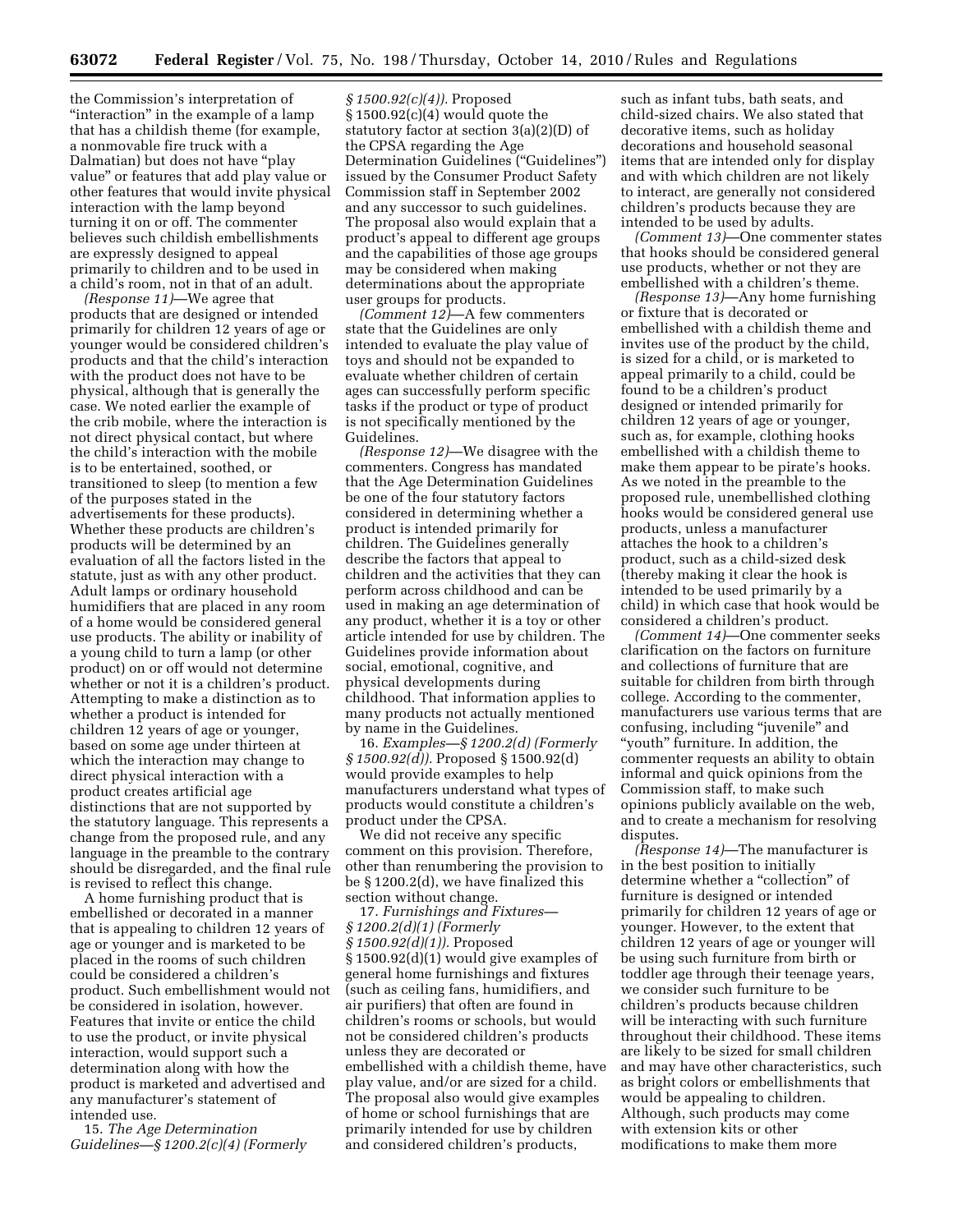appropriate for older children, the furniture is intended primarily for use by young children who may also use such furnishings later as they become older. To provide guidance regarding determinations that have been made by Commission staff, as appropriate, we will post on our Web site, *http:// www.cpsc.gov,* some products that have been determined to be either children's products or general use products, subject to our public disclosure of information requirements under 15 U.S.C. 2055, CPSC regulations at 16 CFR part 1101, and the availability of CPSC resources.

*(Comment 15)*—One commenter requests that general home furnishings include carpets and rugs as examples.

*(Response 15)*—To provide additional clarity to this section, the final rule includes carpets and rugs in the examples of general home furnishings and fixtures. Generally, home furnishings and fixtures would not be considered children's products unless they are decorated or embellished with childish themes and invite use by a child 12 years of age or younger, are sized for a child, or are marketed to appeal primarily to children. In the case of rugs and carpets, the particular color or size of a rug or carpet, considered alone, would not be sufficient to make a determination that a rug or carpet is a children's product.

*(Comment 16)*—Another commenter requests that general home furnishings include holiday decorations, regardless of theme, because such products are for display only and are not intended to be children's products. One commenter also states that not all Halloween products should be considered children's products.

*(Response 16)*—We agree, in part, and disagree, in part, with the commenters. We agree that most holiday decorations, including seasonal decorations, are not children's products, even though they may appeal to children. However, certain products such as Halloween costumes, that are considered toys and sold and marketed in toy stores, would continue to be considered children's products if intended primarily for children 12 years of age or younger.

18. *Collectibles—§ 1200.2(d)(2) (Formerly § 1500.92(d)(2)).* Proposed § 1500.92(d)(2) would distinguish adult collectibles from children's collectibles based on themes that are inappropriate for children 12 years of age or younger; features that preclude use by children during play, such as high cost, limited production, and display features (such as hooks or pedestals); and whether such items are marketed alongside children's products.

*(Comment 17)*—A few commenters request that model trains be specifically included in the definition of general use products. The commenters state that the average age of a model railroader is 53 years old and that there is a level of sophistication required to operate the locomotives. Additionally, the commenters note that model trains may be costly, with prices from \$50 up to \$1,575.

*(Response 17)*—We agree that certain model railroads and trains are not children's products given the large number of adult model railroad hobbyists, the costs involved, and the level of sophistication required to operate them. Model trains and model train accessories (such as scenery, scale buildings, and supplies), are made by model railway manufacturers who sell their trains at model train shops and model train hobby stores. Children's train sets may have childish themes and may be easier for a child to assemble and use. By contrast, model railroad hobbyists collect trains, build miniature landscapes for the trains, or even operate their own miniature railroads outdoors. Accordingly, the final rule adds ''model railways and trains made for hobbyists'' to the list of examples of "collectible" items that would be considered general use products.

*(Comment 18)*—One commenter asks that we add fragility of the materials as a consideration in determining collectibles. The commenter also requests a registry of collectibles or online listing to provide clear guidance.

*(Response 18)*—We stated in our example in proposed § 1500.92(d)(2) that collectible plush bears are those which have high cost, are highly detailed, with fragile accessories, display cases, and platforms. We believe that fragility of the materials may also be considered when assessing a collectible because children are less likely to be given items that can break. Accordingly, we have revised this section to include "fragile features" as a characteristic to help distinguish collectibles from children's products. The first sentence in this section now states, ''Adult collectibles may be distinguished from children's collectibles by themes that are inappropriate for children 12 years of age or younger, have features that preclude use by children during play, such as high cost, limited production, fragile features, display features (such as hooks or pedestals), and are not marketed alongside children's products (for example, in a children's department) in ways that make them indistinguishable from children's products.''

As for the commenter's request regarding a registry of collectibles or online listing, as appropriate, we will post on our Web site, *http:// www.cpsc.gov,* some products that have been determined to be either children's products or general use products by Commission staff, subject to our public disclosure of information requirements under 15 U.S.C. 2055, CPSC regulations at 16 CFR part 1101, and the availability of CPSC resources.

*(Comment 19)*—One commenter disputes the implication that collectibles must be of high cost or uniquely marked. The commenter asserts that labeling products ''Not a toy'' or ''Not for use by children 12 and under'' would be important elements in identifying such products as intended for adults.

*(Response 19)*—We agree that not all collectibles are high cost. High cost is simply one among several considerations we will evaluate when making a determination. Generally, many collectibles are of higher cost and/ or marked to distinguish such products from similar children's products. The cost of an item, while not determinative, can be an important consideration in analyzing collectibles because very expensive collectibles are less likely to be given to children who may accidently destroy them. In addition, as discussed in part B.5 of this document, the statement by a manufacturer about the intended use of a product, including a label on such product, will be considered in making any age determination.

19. *Jewelry—§ 1200.2(d)(3) (Formerly § 1500.92(d)(3).* Proposed § 1500.92(d)(3) would provide characteristics for distinguishing children's jewelry from adult jewelry. For example, the proposed interpretative rule would explain that jewelry intended for children is generally sized, themed, and marketed to children and that characteristics such as size, very low cost, play value, childish themes on the jewelry, and sale with children's products may suggest that the jewelry is a children's product. The proposed interpretative rule also would explain that many aspects of an item's design and marketing are considered when determining the age of consumers for whom the product is intended and will be purchased. The proposed interpretative rule listed, as aspects of the item's design and marketing the following factors: Advertising; promotional materials; packaging graphics and text; size; dexterity requirements for wearing; appearance (coloring, textures,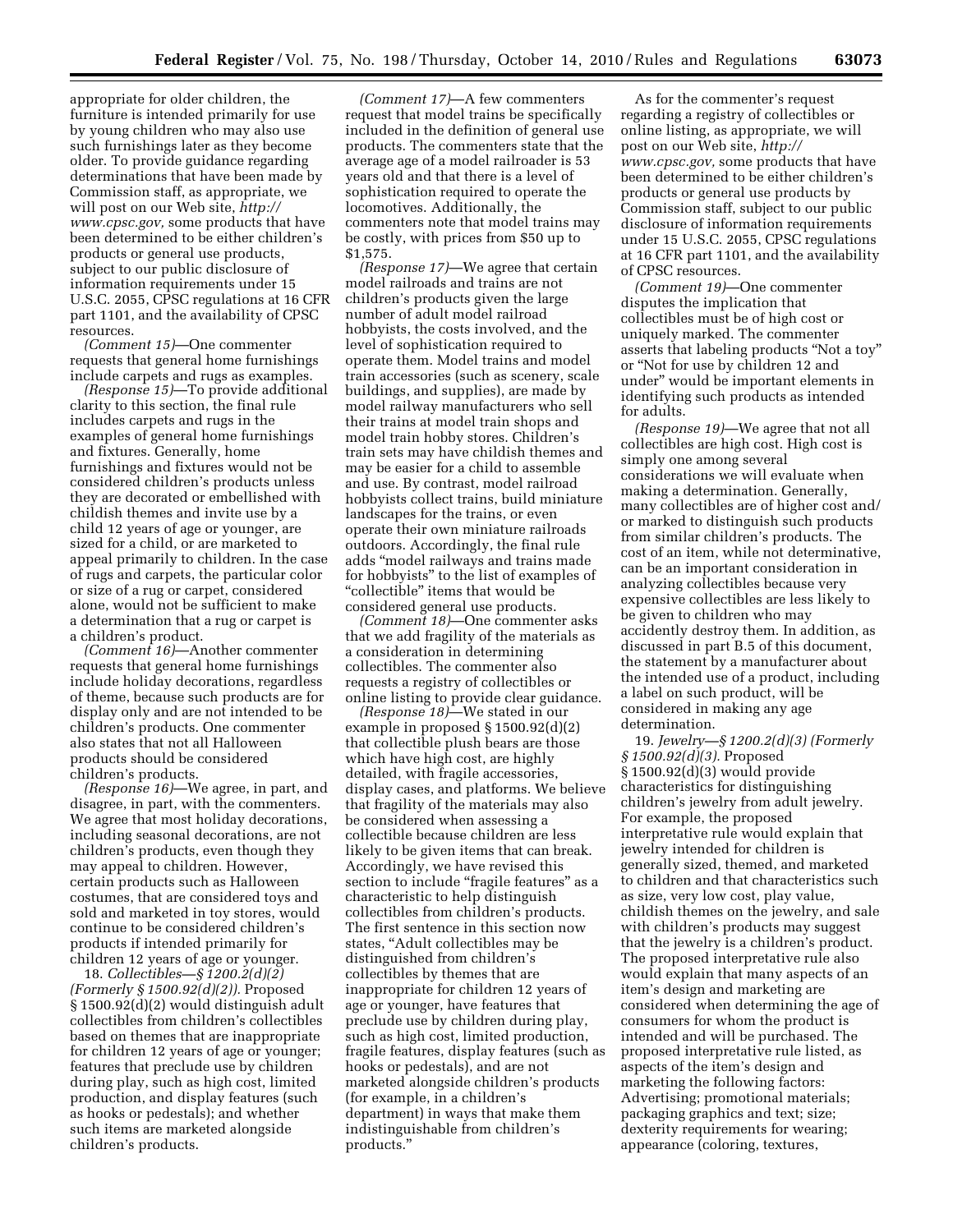materials, design themes, licensing, level of realism); and cost.

*(Comment 20)*—One commenter disputes the considerations that are used in distinguishing adult jewelry from children's jewelry, including considerations such as dexterity requirements and play value. In addition, this commenter states that the proposed interpretative rule failed to include design drawings, brand plans, and compliance with standards for adult jewelry as considerations of a manufacturer's intent in developing a product. The commenter asserts that the proposed interpretative rule improperly expands the application of the Age Determination Guidelines to products other than toys.

*(Response 20)*—We disagree that we place an undue emphasis on dexterity or play value when making age determinations. Dexterity requirements may be useful for making distinctions between children's and adult jewelry. While some elastic bracelets may be useful to people suffering from arthritis, delicate clasps are difficult for younger children to use, which would indicate that such jewelry may be intended for older consumers. While jewelry is not considered a toy, some jewelry can have play value. The most common type of play associated with children's jewelry is role playing. However, although some general use products may have intrinsic play value, they do not become children's products based on that characteristic alone. Play value and dexterity are only two of the characteristics that are examined in making age determinations for jewelry.

Regarding the commenter's criticism that the proposed rule did not include design drawings, brand plans, and compliance with adult jewelry standards, the proposed interpretative rule specifically indicated that many aspects of an item's design and marketing are considered when determining the age of consumers for whom the jewelry is intended and by whom it will be purchased. The commenter states that design drawings and brand plans should be relevant considerations in making an age determination. We agree that such information is relevant to consider when available for review. Moreover, the manufacturer's intent in designing, branding, or developing a product is applicable to the factor regarding the statement by the manufacturer about the intended use of the product. This could include the manufacturer's compliance with state standards for adult jewelry. As discussed in § 1200.2(a)(1), the manufacturer's statement is only one of

four statutory factors considered in making a determination.

Additionally, the Commission recognizes that the determination of whether a product is a children's product is based on whether it is designed or intended primarily for children 12 years of age or younger and not the frequency of such a product's appeal to adults. We have made this change to the rule to reflect this recognition.

We disagree that we improperly expanded the Age Determination Guidelines (2002) to cover products other than toys. The Guidelines are among the factors that must be considered when making determinations. The descriptions of factors that appeal to children and the activities that they can perform across childhood are described generally in the Guidelines for use in age determinations of any product, whether it is a toy or other article intended for children. The Guidelines provide information about social, emotional, cognitive, and physical developments during childhood that are applicable to many products that are not specifically named in the Guidelines.

20. *DVDs, Video Games, and Computer Products*—*§ 1200.2(d)(4) (Formerly § 1500.92(d)(4)).* Proposed § 1500.92(d)(4) would consider most computer products and electronic media devices, such as CDs, DVDs, and DVD players, to be general use products. However, the proposal also would explain that some CDs and DVDs may have encoded content that is intended for and marketed to children, such as children's movies, games, or educational software. The proposed interpretative rule would explain that CPSC staff may consider ratings given by entertainment industries and software rating systems when making an age determination. The proposed interpretative rule would note that, among the CDs and DVDs that have content embedded that is intended for children, certain CDs and DVDs that contain content for very young children would not be handled or otherwise touched by children because they do not have the motor skills to operate media players and because such products, by themselves, do not have any appeal to children. Accordingly, the proposed interpretative rule would indicate that these types of CDs or DVDs would not be considered children's products because they are not used ''by'' children and children do not physically interact with such products. The proposed interpretative rule would say that CDs or DVDs and other digital media that may be handled by older children could

be considered children's products if such movies, video games, or music were specifically aimed at and marketed to children 12 years of age or younger and have no appeal to older audiences.

*(Comment 21)*—Several commenters assert that an approach distinguishing CDs and DVDs for very young children who lack the motor skills to operate CDs and DVDs, from CDs and DVDs for older children who have such motor skills is a false distinction. These commenters state that a very young child is not allowed to handle a CD or DVD unless he or she learns to insert it properly into a CD or DVD player. The commenters claim that a child will interact much more with the CD or DVD player than he or she will interact with the CD or DVD itself. A commenter also states that the Commission's proposed guidelines regarding CDs provide no clear mechanism for manufacturers and distributors to interpret or implement the definition; that children's music is not marketed like toys as "age 3+" or ''suitable for under 3''; and any such distinctions in children's music would be entirely arbitrary and meaningless. Another commenter found the DVD discussion to be confusing and thought it would be difficult to implement. The commenter suggested eliminating the distinction between products intended for nursery-aged children and those intended for the next age group and thought we should just consider all of those DVDs to be children's products. The commenter also said it would be easier to base the age determinations on the already established ratings systems.

*(Response 21)*—Upon further consideration, we agree that attempting to make a distinction about whether a CD or a DVD is a children's product based upon whether the intended audience for a CD or DVD is an infant or a slightly older child only further complicates the age determination. With respect to the CDs and DVDs, consistent with an analysis of other products, we must consider the four statutory factors to assess these products. CDs and DVDs could be considered children's products if such movies, video games, or music were specifically created for and marketed to children 12 years of age or younger and have little or no appeal to older audiences. The ratings and targeted age suitability given to the product will be considered when making an age determination. This represents a change from the proposed rule, and any language in the preamble to the contrary should be disregarded, and the final rule is modified to reflect this change.

It should be noted that the final rule also states that some media players or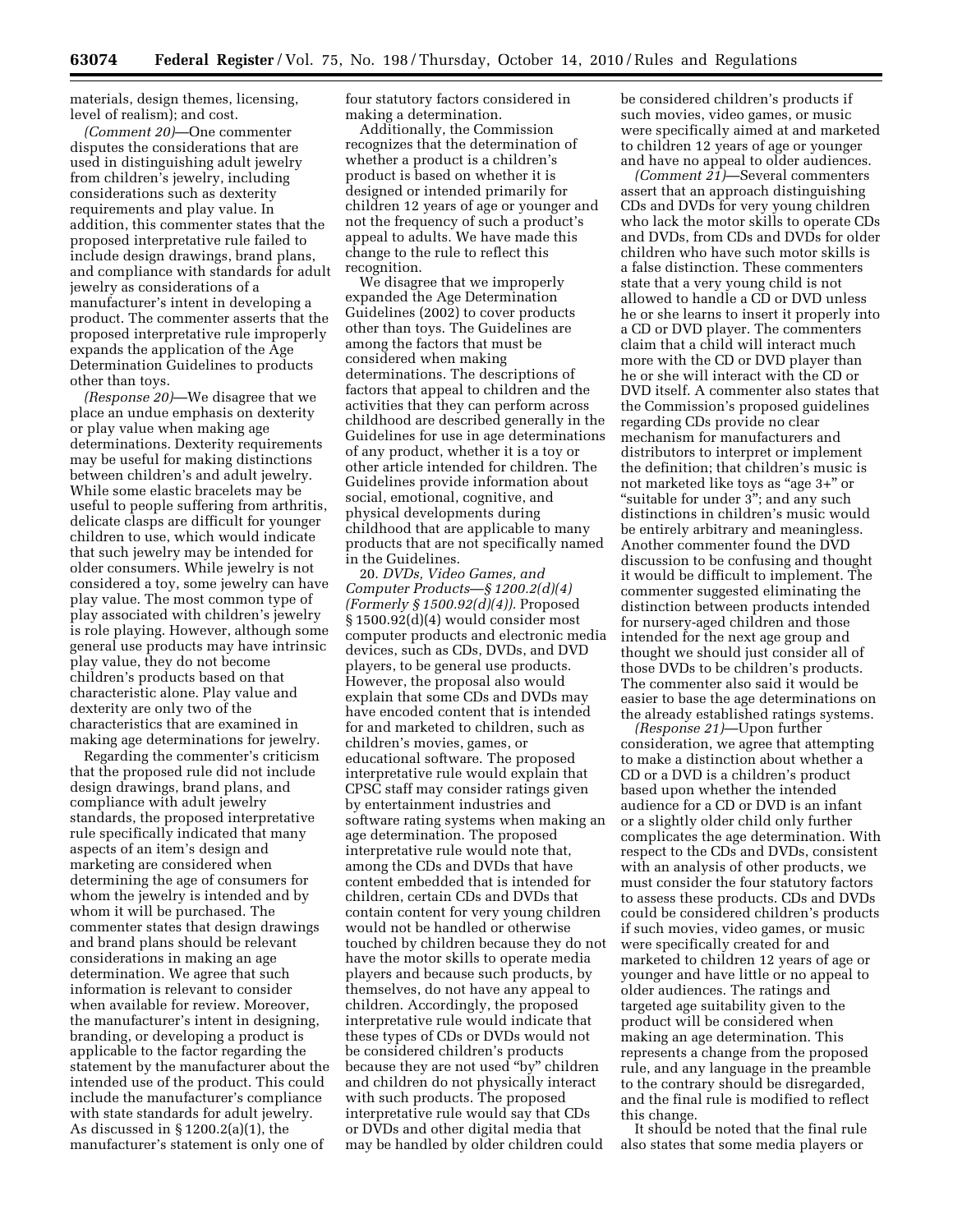devices that play electronic content, if embellished or decorated with childish themes, sized for children, or marketed to appeal primarily to children, could be considered children's products because children 12 years of age or younger likely would be the main users of such items, and older children and adults would be unlikely to use such products.

*(Comment 22)*—One commenter sought clarification on how this section would affect the existing process for video game research and rating procedures regarding age. Another commenter states that the existing rating systems should be used to determine whether the product is intended for children aged 12 years and under.

*(Response 22)*—We do not expect that our definition of what is or is not a children's product to affect the research of products under development on children's electronic media. The definition would not affect existing rating mechanisms, which fall under the authority of the Federal Communications Commission. Video game rating systems would be considered by staff as one indicator of age range for purposes of age grading.

*(Comment 23)*—Other commenters ask that we add more products to a general use category, including game consoles, book readers, digital media players, cell phones, and digital assistant communication devices sized for use by adults, irrespective of any childish decorations, to avoid any confusion. Some commenters also seek clarification that an accessory to an electronic children's product (i.e., transformers, cables, and connectors) is not itself a children's product if it is not for use by children but is, instead, likely to be used by parents or guardians. One commenter states that DVDs are exempt from the small parts requirement under ASTM F963–08. Accordingly, this commenter seeks clarity on how children's DVDs would be treated.

*(Response 23)*—We believe that most of these product categories, including game consoles, book readers, digital media players, cell phones, and digital assistant communication devices, power adapters, data cords, and other accessories to such devices, that are intended for older children and adults, fall in the general use category. Accordingly, the final rule adds them as examples to the list of general use items, along with CD and DVD players. As noted earlier, the final rule also states that some media players or devices that play electronic content, if embellished or decorated with childish themes, sized for children, or marketed to appeal primarily to children, could be considered children's products because

children 12 years of age or younger likely would be the main users of such items, and older children and adults would be unlikely to use such products.

The exemption from small parts for DVDs has no bearing on age determinations for DVDs made for children 12 years of age or younger. The small parts limitations are only applicable to toys for children younger than 3 years of age.

21. *Art Materials*—*§ 1200.2(d)(5) (Formerly § 1500.92(d)(5)).* Proposed § 1500.92(d)(5) would consider art materials sized, decorated, and marketed to children 12 years of age or younger, such as crayons, finger paints, and modeling dough, to be children's products. The proposed interpretative rule would explain that crafting kits and supplies that are not specifically marketed to children 12 years of age or younger likely would be considered products intended for general use, but that the marketing and labeling of raw materials (such as modeling clay, paint, and paint brushes) may often be given high priority for these art materials because the appeal and utility of these raw materials has such a wide audience.

*(Comment 24)*—One commenter states that the emphasis on marketing will lead to confusion because many art tools are small and may also be used by an adult. The commenter states that a more compelling and logical framework is to consider the circumstances under which a child will be using the product. The commenter asserts that, if the product has an instructional purpose which will be under the supervision of an adult, such products should be considered general use products, including childsized craft tools, child-sized musical instruments, child-sized saddles and equestrian equipment, and classroom science kits.

*(Response 24)*—Size, marketing, and other factors will be considered when making age determinations. If a distributor or retailer sells or rents a general use product in bulk (such as a raw art materials or art tools) through distribution channels that target children 12 years of age or younger in educational settings, such as schools, summer camps, or child care facilities, this type of a distribution strategy would not necessarily convert a general use product into a children's product. However, if the product is packaged in such a manner that either expressly states or implies with graphics, themes, labeling, or instructions that the product is designed or intended primarily for children 12 years of age or younger, then it may be considered a children's product if the required consideration of

all four statutory factors supports that determination.

The level of expected adult supervision needed for a product is not generally useful when making a children's product determination. If the product otherwise meets the definition of "children's product," the amount of supervision over the child's use of a children's product will not transform a children's product into a general use product. Accordingly, products such as small-sized craft tools, small-sized musical instruments, and small-sized saddles and equestrian equipment would be assessed on a case-by-case basis to determine whether such products are, in fact, children's products. We do note, however, that if the sizing of the product indicates that children 12 years of age or younger would be more likely to use such products than older children or adults, the product would likely fall under the children's product category, rather than the general use category.

The Commission, on its own initiative, is adding the words "art tools" to the final rule to better describe those materials, such as paint brushes, which may have a wide audience due to their appeal and utility and is adding a fuller explanation of distribution strategies that might target settings such as schools.

As for classroom science kits, we address such products in part B.23 of this document and its discussion of  $§ 1200.2(d)(7).$ 

*(Comment 25)*—One commenter states that duplicative third party testing under the CPSIA should not be required for products that are covered under the Labeling of Hazardous Art Materials Act (LHAMA). Accordingly, this commenter requests that LHAMA be included as a FHSA labeling law in addition to the guidance that most art materials are general use products.

*(Response 25)*—We disagree with the comment because we do not believe that LHAMA duplicates testing required under the CPSIA. LHAMA requires that the manufacturer, importer, or repackager of art materials have their product's formulation reviewed by a toxicologist for its potential to cause chronic adverse health effects. A conformance statement on the product is used to certify that the product has been so reviewed. However, the CPSIA introduces additional test requirements beyond what is required under LHAMA.

As for the commenter's request that we include LHAMA as a labeling requirement under the Federal Hazardous Substances Act (FHSA), LHAMA does not contain a performance standard similar to those in consumer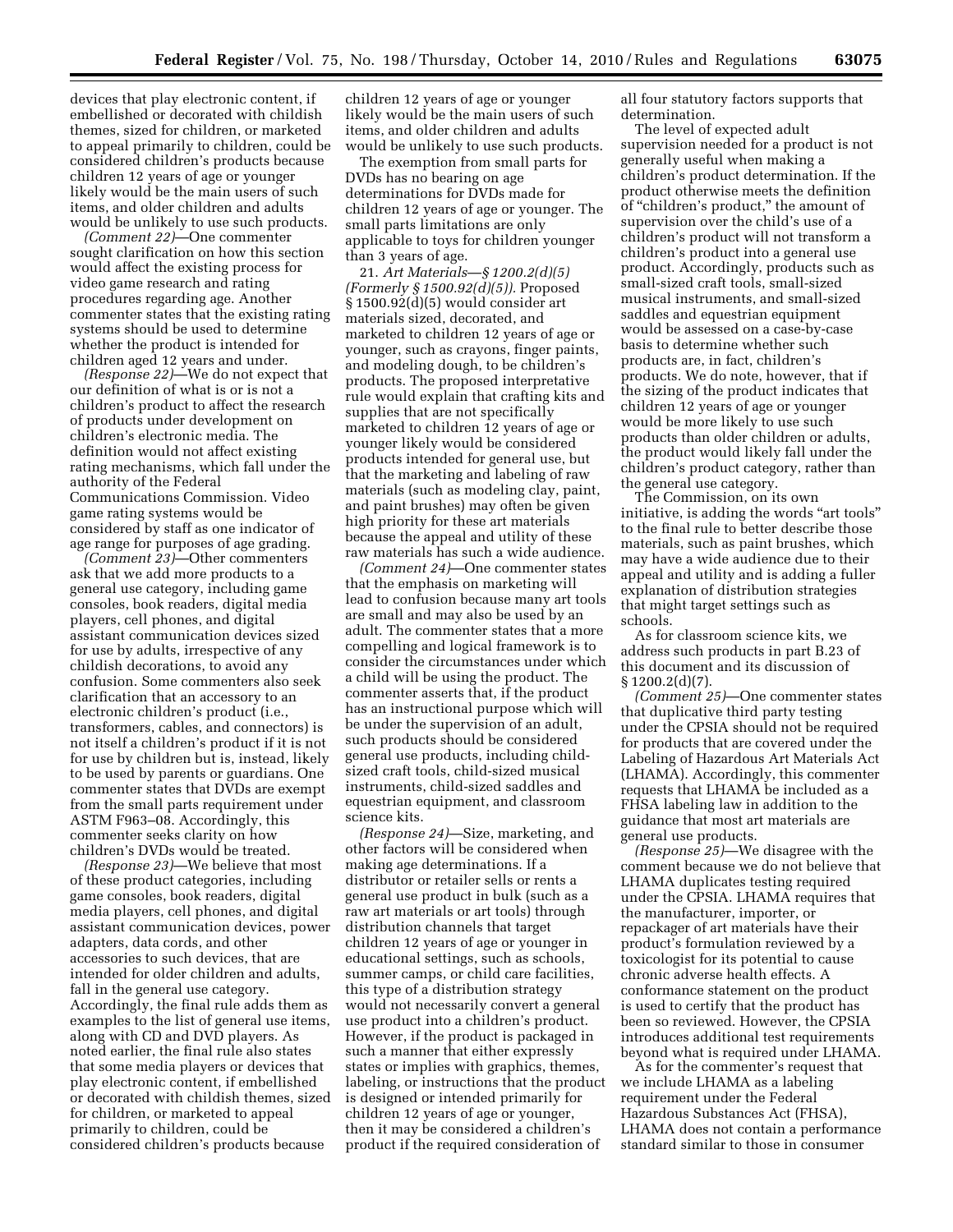product safety rules but rather requires labeling in the form of a conformance statement that the product formulation has been reviewed by a toxicologist. The requirements of LHAMA are similar to the labeling requirements of the FHSA, of which it is a part. Therefore, third party testing to LHAMA is not required. An art material designed or intended primarily for children 12 years of age or younger would have to be tested by a third party laboratory to demonstrate compliance with CPSIA, but it would not require third party testing and certification to the LHAMA requirements. For the same reasons, no general conformity certificate is required for general use art materials.

22. *Books*—*§ 1200.2(d)(6) (Formerly § 1500.92(d)(6)).* Proposed § 1500.92(d)(6) would state that the content of a book can determine its intended audience. The proposed interpretative rule would explain that children's books have themes, vocabularies, illustrations, and covers that match the interests and cognitive capabilities of children 12 years of age or younger. The proposal also would explain that the age guidelines provided by librarians, education professionals, and publishers may be dispositive for determining the intended audience. Furthermore, some children's books have a wide appeal to the general public, and in those instances, further analysis may be necessary to assess who the primary intended audience is based on consideration of relevant additional factors, such as product design, packaging, marketing, and sales data.

*(Comment 26)*—One commenter asks us to clarify whether children's magazines are covered by the CPSIA. Another commenter states that sales data should not be considered for books since adults purchase books for children.

*(Response 26)*—Children's magazines are evaluated using the same principles as those that apply to children's books in the interpretative rule. If intended primarily for children 12 years of age or younger, magazines must comply with the CPSIA requirements for children's products. We only consider sales data to be relevant to the extent that it reveals where the products are sold, such as in a children's book or toy store.

23. *Science Equipment*— *§ 1200.2(d)(7) (Formerly § 1500.92(d)(7)).* Proposed § 1500.92(d)(7) would consider microscopes, telescopes, and other scientific equipment that would be used by an adult, as well as a child, to be general use products. The proposed interpretative rule would explain that equipment with a marketing strategy

that targets schools, such as scientific instrument rentals, would not convert such products into children's products if such products are intended for general use, regardless of how the equipment is leased, rented, or sold. However, the proposal would further explain that, in general, scientific equipment that is specifically sized for children and/or has childish themes or decorations intended to attract children is considered a children's product. Toy versions of such items are also considered children's products.

*(Comment 27)*—Several commenters state that school supplies, such as science equipment, writing devices, and musical instruments used in educational settings, should be considered general use items. They argue that many items that are specified in these curriculums can be easily found at department stores, hardware stores, grocery stores, and specialty shops. In addition, other commenters state that many science and math programs and kits are principally designed and used as instructional materials for teachers in a classroom setting. Accordingly, they request that we revise the rule to include such items as general use items when marketed and sold for the purpose of supervised, hands-on educational instruction. In addition, a few commenters request that pens, pencils, and other office supplies be specifically included as general use items because they are used mainly by the general public.

*(Response 27)*—We agree with the commenters that many math and science kits that are sent to schools for the purpose of teaching these subjects contain materials, such as rubber bands, staples, paper clips, and other items, that can be found in any hardware or grocery store. In determining whether these assembled products should now be considered children's products because of their new use, packaging, and marketing to schools, we consider the four specified statutory factors together as a whole. If a distributor or retailer sells or rents a general use product in bulk through distribution channels that target children 12 years of age or younger in educational settings, such as schools or summer camps, this type of a distribution strategy would not necessarily convert a general use product into a children's product. However, if the product is packaged in such a manner that either expressly states or implies with graphics, themes, labeling, or instructions that the product is designed or intended primarily for children 12 years of age or younger, then it may be considered a children's product if the required consideration of

all four statutory factors supports that determination. Products mainly intended for use by the instructor would not be considered children's products.

Some pens and pencils are designed or intended primarily for children 12 years of age or younger. However, if a pen, pencil, or other office supply is not designed or intended primarily for children 12 years of age or younger, it would not be considered a children's product.

The Commission notes that, in the context of science equipment, size may be more pertinent to protective gear, such as gloves and aprons, in making an age determination than it would be to the scientific instruments themselves and is, on its own initiative, changing the final rule to reflect this.

24. *Sporting Goods and Recreational Equipment—§ 1200.2(d)(8) (Formerly § 1500.92(d)(8)).* Proposed § 1500.92(d)(8)) would consider sporting goods that are primarily intended for consumers older than 12 years of age to be general use items. The proposed interpretative rule would explain that regulation-sized sporting equipment, such as basketballs, baseballs, bats, racquets, and hockey pucks, are general use items even though some children 12 years of age or younger will use them. However, this section would provide that sporting goods become children's products when they are sized to fit children or are otherwise decorated with childish features that are intended to attract children 12 years of age or younger. Likewise, this section would provide that recreational equipment, such as roller blades, skateboards, bicycles, camping gear, and fitness equipment, are considered general use products unless they are sized to fit children 12 years of age or younger and/ or are decorated with childish features by the manufacturer.

*(Comment 28)*—Several commenters state that sporting equipment intended for "tweens," teens, and young adults should not be considered ''children's products.'' One commenter states that ''legitimate'' sporting goods should be general use products whether they are used by a 9-year-old or 13-year-old and that "size" is irrelevant to making the determination. The commenter asserts that their uses and essential purposes are no different than sporting equipment used by teens. Another commenter states that the cost of testing these products was too high and resulted in delays in manufacturing.

*(Response 28)*—We agree that products sized for general use are not converted into children's products because they are also used by children 12 years of age or younger (such as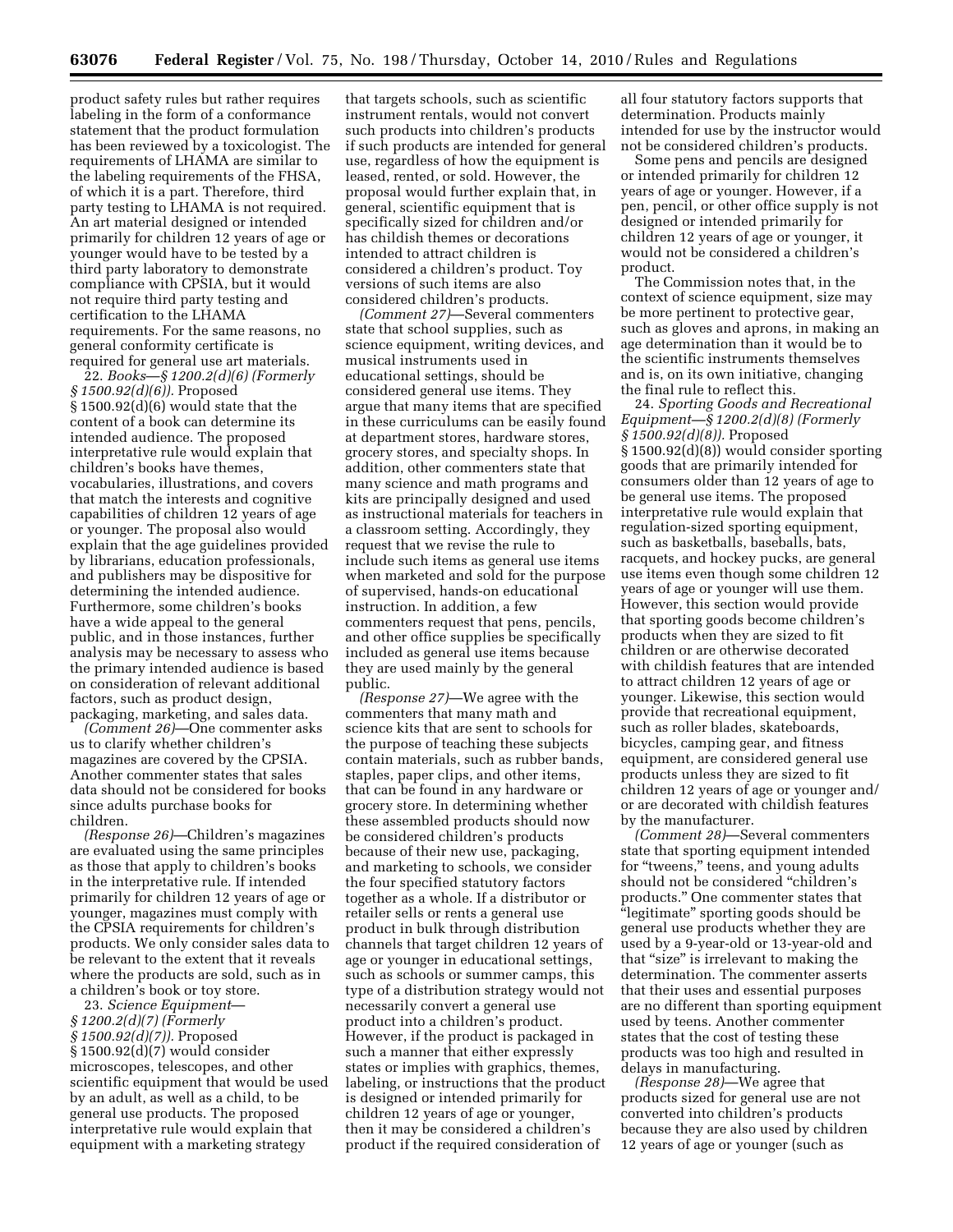''tweens'' whom, based upon the Age Determination Guidelines issued by the Consumer Product Safety Commission staff in September 2002, for purposes of this response, we consider to be individuals under 13, but not younger than 9 years of age). Unless such items are specifically marketed to children or have extra features that make them more suitable for children than for adults, they would be considered general use products. However, we disagree that sizing of the sporting equipment would be irrelevant to the age determination. If children 12 years or younger would mainly use the product because it would be too small or inappropriate for older children to use, then it likely would be considered a children's product.

As for the comment regarding testing costs and manufacturing delays, such matters are outside the scope of this rulemaking. Comments related to testing and certification are addressed in separate rulemaking on product certification published in the **Federal Register** on May 20, 2010 (75 FR 28336). Additionally, the Commission recognizes that the use of the term ''regulation sized sporting equipment'' leaves room for confusion between whether the Commission is referring to youth regulation size or adult regulation size. Accordingly, the final rule is modified to reflect this consideration and renumbered as *§ 1200.2(d)(8).* 

*(Comment 29)*—One commenter states that the interpretative rule should be clear that a product sized for an adult, such as a baseball glove, is considered a general use product even if there is a cartoon character on it. In addition, the commenter asserts that a wading pool may be a children's product based on size alone, regardless of whether it contains additional play features, and requests a definition for "shallow" in reference to wading pool depth.

*(Response 29)*—We agree that the presence of a cartoon character on an adult-sized product is not sufficient to label a product as a children's product. Age determinations take into account the principal use patterns of a given product; so if a baseball glove is too large for children to use, it would not be intended for use by children 12 years of age or younger and therefore would not be a children's product, no matter how it is decorated.

In response to the comment regarding wading pools, we agree that such pools generally are intended for children even without childish themes or play features. The size, decorations, and depth of a pool may be sufficient to determine that a product is primarily intended for use by children. However,

the Commission does not have regulations setting forth the dimensions of wading pools.

25. *Musical Instruments— § 1200.2(D)(9) (Formerly § 1500.92(d)(9)).* Proposed § 1500.92(d)(9) would consider musical instruments suited for an adult musician as well as a child to be general use products. Instruments primarily intended for children can be distinguished from adult instruments by their size and marketing themes. The proposed interpretative rule also would explain that products with a marketing strategy that targets schools, such as instrument rentals, would not convert such products into children's products if such products are intended for general use, regardless of how the instruments are leased, rented, or sold. These instruments are intended by the manufacturer for use primarily by adults, although there also may be incidental use by children through such programs. However, this section also would provide that products that produce music or sounds in a manner that simplifies the process so that children can pretend to play an instrument are considered toys primarily intended for children 12 years of age or younger.

*(Comment 30)*—One commenter states that the proposed rule should explicitly exclude from the definition of children's product electronically-aided musical instruments and musical devices that are preprogrammed by the user or the manufacturer.

*(Response 30)*—We agree that the preprogrammed sounds and demonstration pieces in electronicallyaided musical instruments would be considered general use products. However, toys that have preprogrammed sounds will continue to be considered children's products. Accordingly, we have revised the rule to add ''including electronically-aided musical instruments'' after ''Musical instruments.''

The Commission notes that if a distributor or retailer sells or rents in bulk, general use musical instruments through distribution channels that target children 12 years of age or younger in educational settings, such as schools or summer camps, this type of a distribution strategy would not necessarily convert a general use product into a children's product. However, if the product is packaged in such a manner that either expressly states or implies with graphics, themes, labeling, or instructions that the product is designed or intended primarily for children 12 years of age or younger, then it may be considered a children's

product if the required consideration of all four statutory factors supports that determination.

26. *Other Issues* 

*(Comment 31)*—One commenter states that the effective date should be delayed to give manufacturers an opportunity to evaluate whether or not their products are children's products pursuant to this rule.

*(Response 31)*—Because this is an interpretative rule, a delayed effective date is not required by the Administrative Procedure Act (5 U.S.C. 553(d)).

*(Comment 32)*—A few commenters raise issues with footwear. These commenters state that there is no certainty as to whether an article of footwear is a children's product and that the issue is confused especially with youth footwear. According to the commenters, many 12-year-olds wear adult footwear and that size does not necessarily relate to age. The commenters request an objective standard of footwear of 24 centimeters (cm) or more as being intended for adults.

*(Response 32)*—We believe that the manufacturer is in the best position to make an initial determination regarding whether footwear is primarily intended for children 12 years of age or younger. However, we will rely on the statutory factors, rather than a single factor since it is possible that other features can strongly indicate that the footwear is intended primarily for children 12 years old or younger even though the length of the footwear exceeds 24 cm.

#### **List of Subjects in 16 CFR Part 1200**

Business and industry, Infants and children, Consumer protection, Imports, Toys.

■ For the reasons stated above, the Commission adds 16 CFR part 1200 to read as follows:

## **PART 1200—DEFINITION OF CHILDREN'S PRODUCT UNDER THE CONSUMER PRODUCT SAFETY ACT**

- Sec.
- 1200.1 Purpose.

1200.2 Definition of children's product.

# **Authority:** 15 U.S.C. 2052(2).

# **§ 1200.1 Purpose.**

This part provides guidance on the definition of children's product and the factors the Commission will consider when making determinations regarding children's products as set forth under 15 U.S.C. 2052(2).

## **§ 1200.2 Definition of children's product.**

(a) *Definition of* ''*Children's Product*''*—*(1) Under section 3(a)(2) of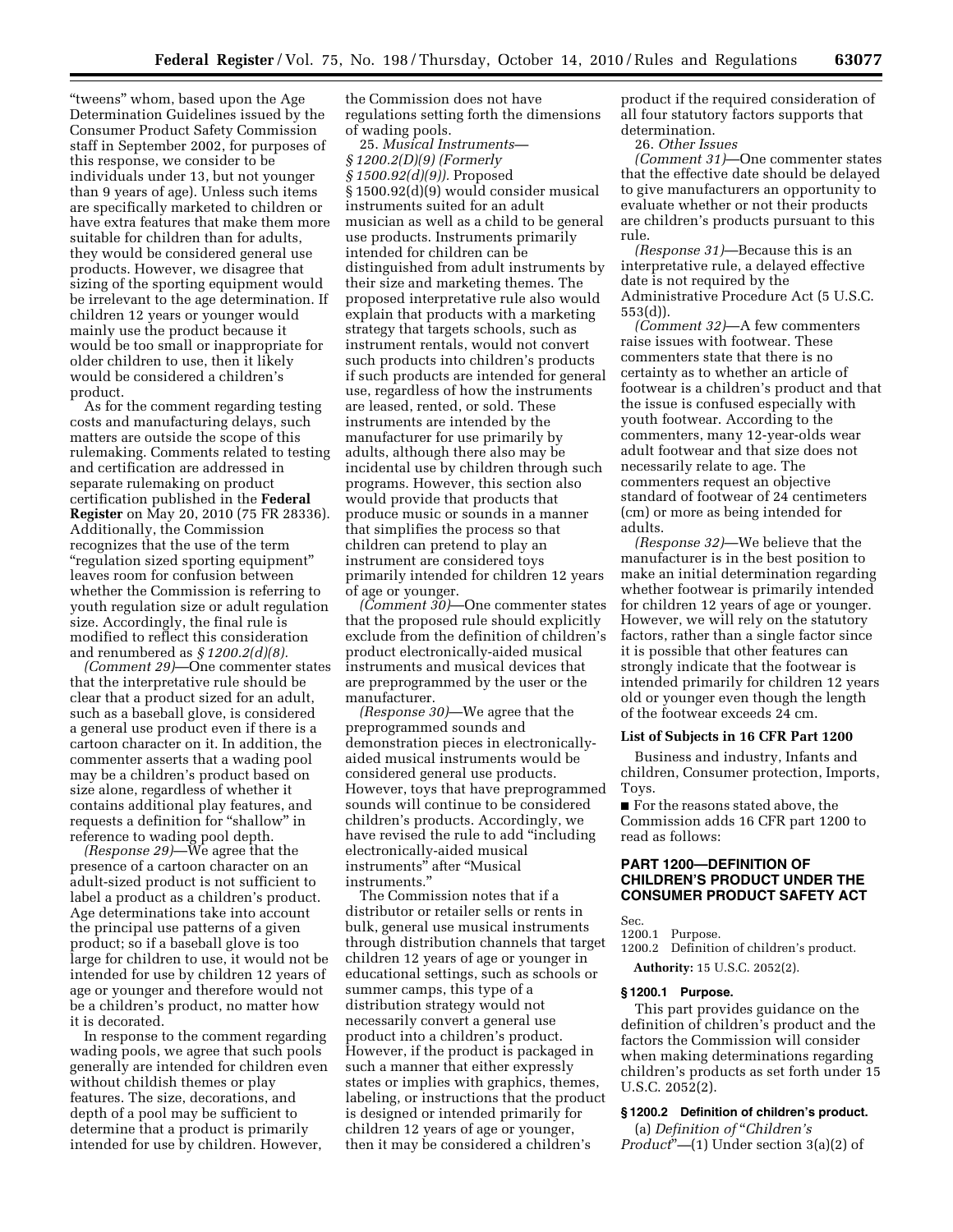the Consumer Product Safety Act (CPSA), a children's product means a consumer product designed or intended primarily for children 12 years of age or younger. The term "designed or intended primarily'' applies to those consumer products mainly for children 12 years old or younger. Whether a product is primarily intended for children 12 years of age or younger is determined by considering the four specified statutory factors. These factors are:

(i) A statement by a manufacturer about the intended use of such product, including a label on such product if such statement is reasonable.

(ii) Whether the product is represented in its packaging, display, promotion, or advertising as appropriate for use by children 12 years of age or younger.

(iii) Whether the product is commonly recognized by consumers as being intended for use by a child 12 years of age or younger.

(iv) The Age Determination Guidelines issued by the Commission staff in September 2002 and any successor to such guidelines.

(2) The examples discussed herein may also be illustrative in making such determinations; however, the determination of whether a product meets the definition of a children's product depends on factual information that may be unique to each product and, therefore, would need to be made on a case-by-case basis. The term "for use" by children 12 years or younger generally means that children will physically interact with such products based on the reasonably foreseeable use of such product. Toys and articles that are subject to the small parts regulations at 16 CFR Part 1501 and in ASTM F963 would fall within the definition of children's product since they are intended for children 12 years of age or younger. Toys and other articles intended for children up to 96 months (8 years old) that are subject to the requirements at 16 CFR 1500.48 through 1500.49 and 16 CFR 1500.50 through 1500.53 would similarly fall within the definition of children's product given their age grading for these other regulations. Therefore, a manufacturer could reasonably conclude on the basis of the age grading for these other regulations that its product also must comply with all requirements applicable to children's products including, but not limited to, those under the Federal Hazardous Substances Act, ASTM F963, ''Standard Consumer Safety Specification for Toy Safety," and the Consumer Product Safety Improvement Act of 2008.

(b) *Definition of* ''*General Use Product*"—(1) A general use product means a consumer product that is not designed or intended primarily for use by children 12 years old or younger. General use products are those consumer products designed or intended primarily for consumers older than age 12. Some products may be designed or intended for use by consumers of all ages, including children 12 years old or younger, but are intended mainly for consumers older than 12 years of age. Examples of general use products may include products with which a child would not likely interact, or products with which consumers older than 12 would be as likely, or more likely to interact. Products used by children 12 years of age or younger that have a declining appeal for teenagers are likely to be considered children's products.

(2) Other products are specifically not intended for children 12 years of age or younger. These products, such as cigarette lighters, candles, and fireworks, which the Commission has traditionally warned adults to keep away from children, are not subject to the CPSIA's lead limits, tracking label requirement, and third-party testing and certification provisions. Similarly, products that incorporate performance requirements for child resistance are not children's products as they are designed specifically to ensure that children cannot access the contents. This would include products such as portable gasoline containers and special packaging under the Poison Prevention Packaging Act.

(c) *Factors Considered—*To determine whether a consumer product is primarily intended for a child 12 years of age or younger the four specified statutory factors must be considered together as a whole. The following four factors must be considered:

(1) A statement by a manufacturer about the intended use of such product, including a label on such product if such statement is reasonable. A manufacturer's statement about the product's intended use, including the product's label, should be reasonably consistent with the expected use patterns for a product. A manufacturer's statement that the product is not intended for children does not preclude a product from being regulated as a children's product if the primary appeal of the product is to children 12 years of age or younger, as indicated, for example, by decorations or embellishments that invite use by the child, being sized for a child or being marketed to appeal primarily to children. Similarly, a label indicating

that a product is for ages 9 and up does not necessarily make it a children's product if it is a general use product. Such a label may recommend 9 years old as the earliest age for a prospective user, but may or may not indicate the age for which the product is primarily intended. The manufacturer's label, in and of itself, is not considered to be determinative.

(2) Whether the product is represented in its packaging, display, promotion, or advertising as appropriate for use by children 12 years of age or younger.

(i) These representations may be express or implied. For example, advertising by the manufacturer expressly declaring that the product is intended for children 12 years of age or younger will support a determination that a product is a children's product. While, for example advertising by the manufacturer showing children 12 years of age or younger using the product may support a determination that the product is a children's product. These representations may be found in packaging, text, illustrations and/or photographs depicting consumers using the product, instructions, assembly manuals, or advertising media used to market the product.

(ii) The product's physical location near, or visual association with, children's products may be a factor in making an age determination, but is not determinative. For example, a product displayed in a children's toy section of a store may support a determination that the product is a children's product. However, where that same product is also sold in department stores and marketed for general use, further evaluation would be necessary. The Commission recognizes that manufacturers do not necessarily control where a product will be placed in a retail establishment and such lack of control will be considered. The Commission evaluates products more broadly than on a shelf-by-shelf or storeby-store basis.

(iii) The product's association or marketing in conjunction with nonchildren's products may not be determinative as to whether the product is a children's product. For example, packaging and selling a stuffed animal with a candle would not preclude a determination that the stuffed animal is a children's product since stuffed animals are commonly recognized as being primarily intended for children.

(3) Whether the product is commonly recognized by consumers as being intended for use by children 12 years of age or younger. Consumer perception of the product's use by children, including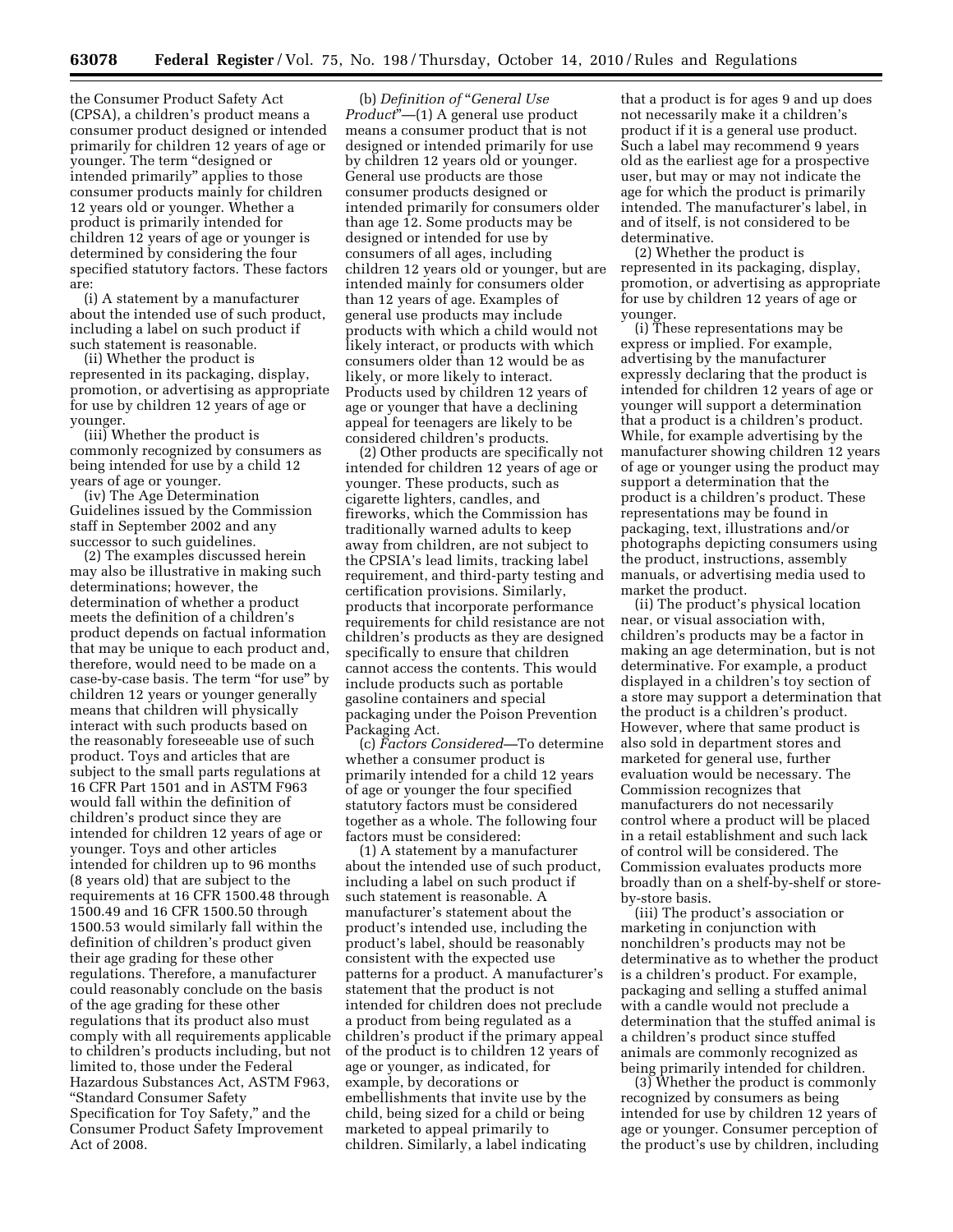its reasonably foreseeable use, will be evaluated. Sales data, market analyses, focus group testing, and other marketing studies may help support an analysis regarding this factor.

(i) Features and Characteristics additional considerations that may help distinguish children's products from nonchildren's products include:

(A) Small sizes that would not be comfortable for the average adult;

(B) Exaggerated features (large buttons, bright indicators) that simplify the product's use;

(C) Safety features that are not found on similar products intended for adults;

(D) Colors commonly associated with childhood (pinks, blues, bright primary colors);

(E) Decorative motifs commonly associated with childhood (such as animals, insects, small vehicles, alphabets, dolls, clowns, and puppets);

(F) Features that do not enhance the product's utility (such as cartoons) but contribute to its attractiveness to children 12 years of age or younger; and

(G) Play value, i.e., features primarily attractive to children 12 years of age or younger that promote interactive exploration and imagination for fanciful purposes (whimsical activities lacking utility for accomplishing mundane tasks; actions performed for entertainment and amusement).

(ii) Principal use of the product—the principal uses of a product take precedence over other actions that are less likely to be performed with a product. For example, when a child pretends that a broom is a horse, that does not mean the item is a children's product because the broom's principal use is for sweeping;

(iii) Cost—the cost of a given product may influence the determination of the age of intended users; and

(iv) Children's interactions, if any, with the product*—*products for use in a child's environment by the caregiver but not for use by the child would not be considered to be primarily intended for a child 12 years of age or younger.

(4) The Age Determination Guidelines issued by the Consumer Product Safety Commission staff in September 2002, and any successor to such guidelines. The product's appeal to different age groups and the capabilities of those age groups may be considered when making determinations about the appropriate user groups for products.

(d) *Examples—*To help manufacturers understand what constitutes a children's product under the CPSA, the following additional examples regarding specific product categories are offered:

(1) Furnishings and Fixtures—General home furnishings and fixtures

(including, but not limited to: Rocking chairs, shelving units, televisions, digital music players, ceiling fans, humidifiers, air purifiers, window curtains, tissue boxes, rugs, carpets, lamps, clothing hooks and racks) that often are found in children's rooms or schools would not be considered children's products unless they are decorated or embellished with a childish theme and invite use by a child 12 years of age or younger, are sized for a child, or are marketed to appeal primarily to children. Examples of home or school furnishings that are designed or intended primarily for use by children and considered children's products include: Infant tubs, bath seats, small bean bag chairs with childish decorations, beds with children's themes, child-sized desks, and childsized chairs. Decorative items, such as holiday decorations and household seasonal items that are intended only for display, with which children are not likely to interact, are generally not considered children's products, since they are intended to be used by adults.

(2) Collectibles—Adult collectibles may be distinguished from children's collectibles by themes that are inappropriate for children 12 years of age or younger, have features that preclude use by children during play, such as high cost, limited production, fragile features, display features (such as hooks or pedestals), and are not marketed alongside children's products (for example, in a children's department) in ways that make them indistinguishable from children's products. For example, collectible plush bears have high cost, are highly detailed, with fragile accessories, display cases, and platforms on which to pose and hold the bears. Children's bears have lower costs and simple accessories that can be handled without fear of damage to the product. Another example of collectible items includes model railways and trains made for hobbyists.

(3) Jewelry—Jewelry intended for children is generally sized, themed, and marketed to children. The following characteristics may cause a piece of jewelry to be considered a children's product: Size; very low cost; play value; childish themes on the jewelry; sale with children's products (such as a child's dress); sale with a child's book, a toy, or party favors; sale with children's cereal or snacks; sale at an entertainment or educational event attended primarily by children; sale in a store that contains mostly children's products; and sale in a vending machine. In addition, many aspects of an item's design and marketing are

considered when determining the age of consumers for whom the product is intended and will be purchased including: Advertising; promotional materials; packaging graphics and text; dexterity requirements for wearing; appearance (coloring, textures, materials, design themes, licensing, and level of realism); and cost. These characteristics will help jewelry manufacturers and consumers determine whether a particular piece of jewelry is designed or intended primarily for children 12 years of age or younger.

(4) DVDs, Video Games, and Computer Products—Most computer products and electronic media, such as CDs, DVDs, and video games, are considered general use products. However, CDs and DVDs with encoded content that is intended for and marketed to children, such as children's movies, games, or educational software may be determined to be children's products. CPSC staff may consider ratings given by entertainment industries and software rating systems when making an age determination. In addition, electronic media players and devices that are embellished or decorated with childish themes that are intended to attract children 12 years of age or younger, are sized for children, or are marketed to appeal primarily to children, are not likely to fall under the general use category where children 12 years or younger likely would be the primary users of such devices. However, electronic devices such as CD players, DVD players, game consoles, book readers, digital media players, cell phones, digital assistant communication devices, and accessories to such devices that are intended mainly for children older than 12 years of age or adults are products for general use.

(5) Art Materials—Materials sized, decorated, and marketed to children 12 years of age or younger, such as crayons, finger paints, and modeling dough, would be considered children's products. Crafting kits and supplies that are not specifically marketed to children 12 years of age or younger likely would be considered products intended for general use. Consideration of the marketing and labeling of raw materials and art tools (such as modeling clay, paint, and paint brushes) may often be given high priority in an age determination because the appeal and utility of these raw materials has such a wide audience. If a distributor or retailer sells or rents a general use product in bulk (such as a raw art materials or art tools) through distribution channels that target children 12 years of age or younger in